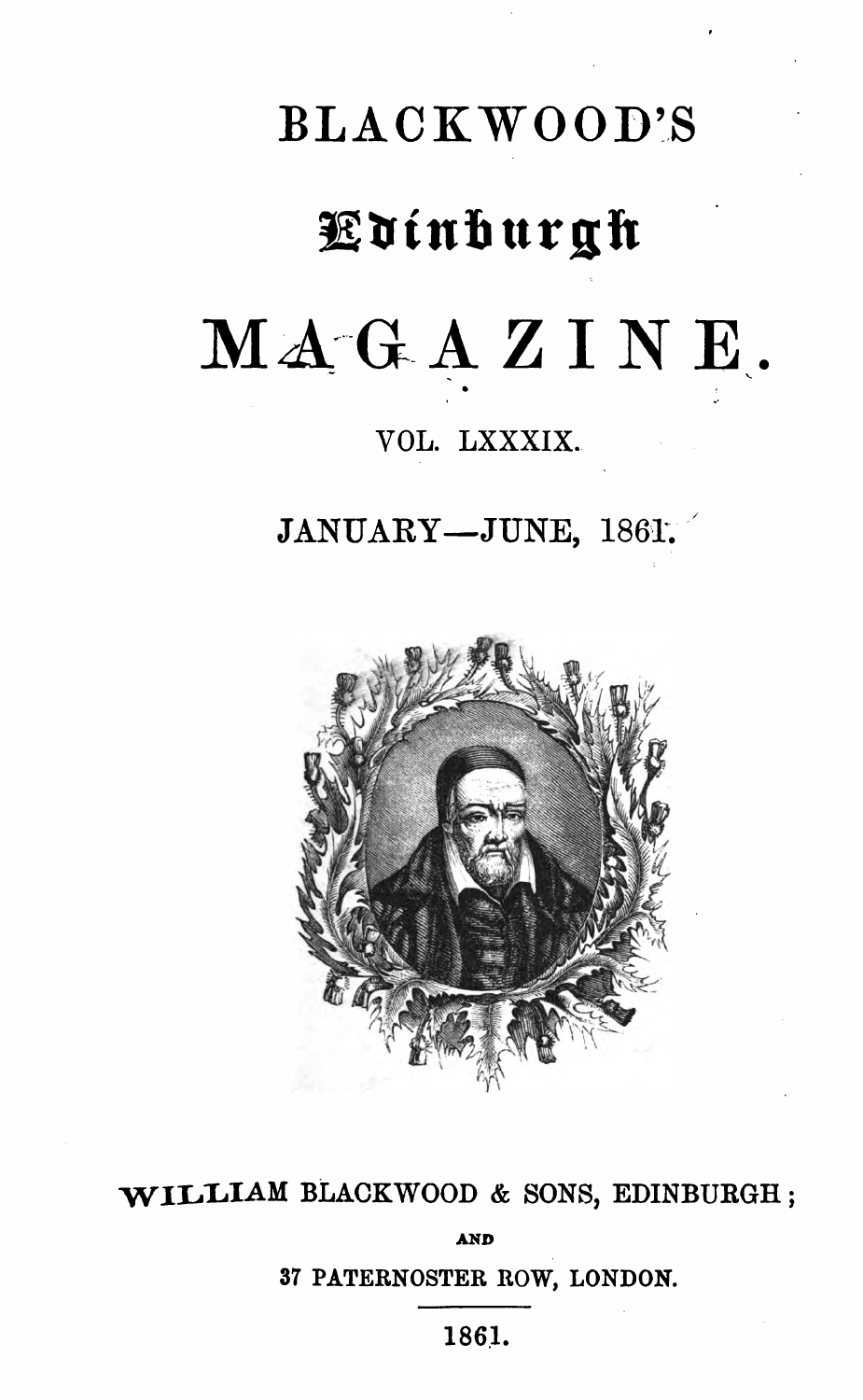## THE EXECUTOR.

#### CHAPTER I.

"THE woman was certainly mad," said John Brown.

It was the most extraordinary of speeches, considering the circum stances and place in which it was spoken. A parlour of very grim and homely aspect, furnished with dark mahogany and black haircloth, the blinds of the two windows so lemnly drawn down, the shutters of one half-closed; two traditional decanters of wine standing reflect ed in the shining uncovered table half-a-dozen people all in mourn ing, in various attitudes of surprise, disappointment, and displeasure; and close by one of the windows Mr Brown, the attorney, holding up to the light that extraordinary scrap of paper, which had fallen upon them all like a thunderbolt. Only half an hour ago he had attended her funeral with decorum and per fect indifference, as was natural, and had come into this parlour without the slightest idea of encountering anything which could disturb him. Fate, however, had been lying in wait for the unsuspecting man at the moment he feared it least. He had not been employed to draw out this extraordinary document, nor had he known anything about it. It was a thunderbolt enclosed in a simple envelope, very securely sealed up, and delivered to him with great solemnity by the next of kin, which carried him off his balance like a charge of artillery, and made everybody aghast around him. The sentiment and exclamation were alike natural : but the woman was not mad.

By the side of the table, very pale and profoundly discomposed, sat the next of kin; a woman, of appearance not unaccordant with that of the house, over fifty, dark complexioned and full of wrinkles, with a certain cloud of habitual shabbiness, not to be cast aside, im

pairing the perfection of her new mourning. Her new mourning, poor soul! got on the strength of that letter containing the will, which had been placed in her safe keeping. She was evidently doing everything she could to command herself, and conceal her agitation. But it was not a very easy matter. Cherished visions of years, and hopes that this morning had seemed on the point of settling into reality, were breaking up before her, each with its poignant circumstances of mortification and bitterness and dread disappointment. She looked at everybody in the room with kind of agonised appeal—could it really be true, might not her ears have deceived her l—and strained her troubled gaze upon that paper, not without an instinctive thought that it was wrongly read, or misun derstood, or that some mysterious change had taken place on it in the transfer from her possession to that of Mr Brown. His amazement and dismay did not convince the poor dismayed woman. She stretched out her hand eagerly to get the paper to read it for herself. He might have changed it in reading it he might have missed something, or added something, that altered the meaning. Anything might have happened, rather than the reality that her confidence had been de ceived and her hopes were gone.

Did you know of this, Mrs Christian?" said the rector, who stood at the other end of the room with his hat in his hand.

Did she know! She could have gnashed her teeth at the foolish question, in her excitement and exasperation. She made a hysterical motion with her head to answer. Her daughter, who had come to the back of her chair, and who knew the rector must not be offended, supplied the words that failed to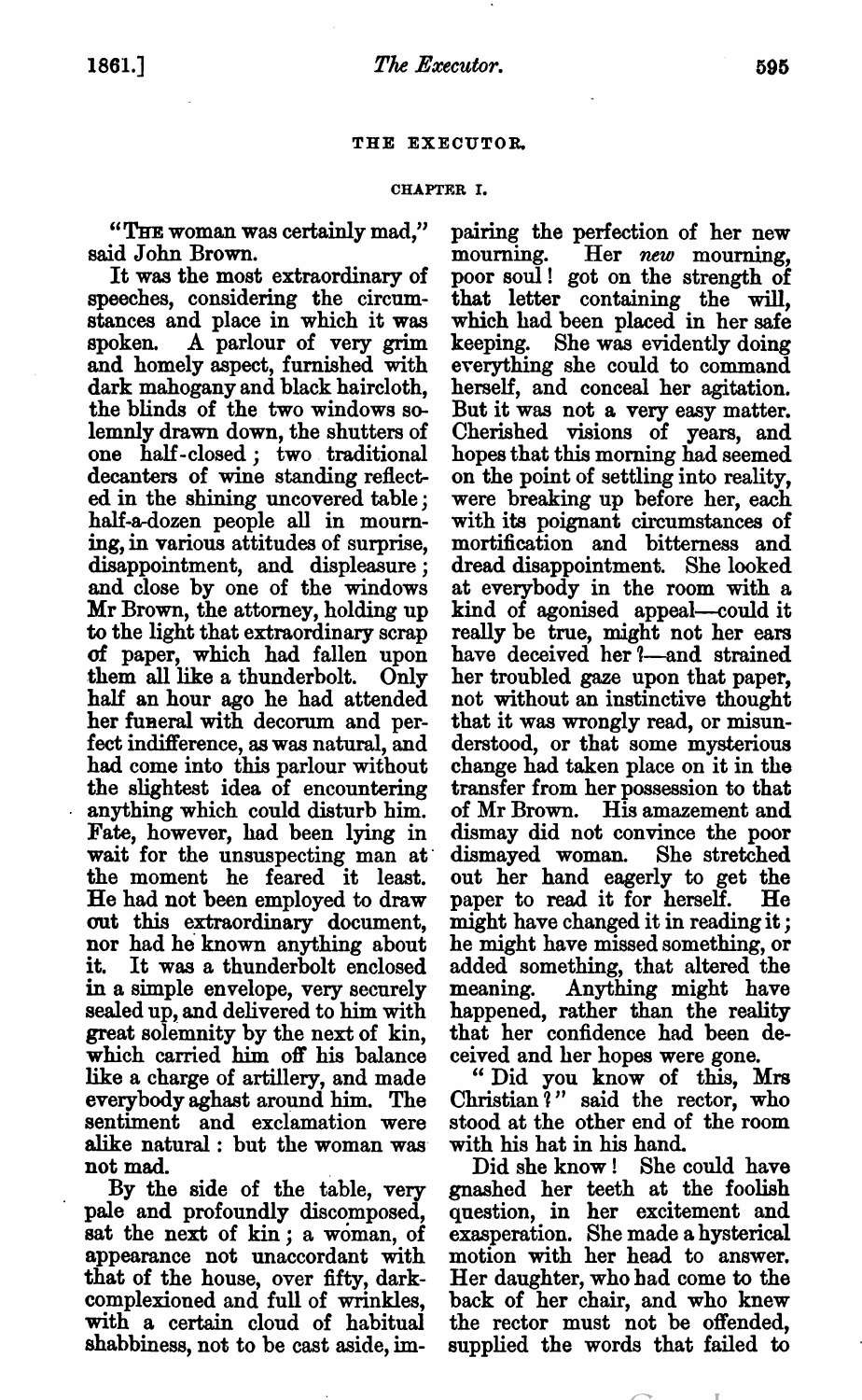her mother-"No : we thought we were to have it," said the poor girl, innocently. There was a little movement of sympathy and compassion among the other persons present. But mingled with this came sound of  $a$  different description :  $a$ cough, not an expression of physical weakness, but of moral sentiment an irritating, critical, inarticulate remark upon that melancholy avow al. It came from the only other woman present, the servant of the house. When the disappointed re lation heard it, she flushed into sudden rage, and made an imme diate identification of her enemy. It was not dignified, but it was very natural. Perhaps, under the cir cumstances, it was the only relief which her feelings could have had.

"But I know whose doing it was 1" said poor Mrs Christian, trembling all over, her pale face reddening with passion. There was a little movement at the door as the servant-woman stepped farther into the room to take her part in the scene which interested her keenly. She was a tall woman, thin and dry, and about the same age as her accuser. There was even a certain degree of likeness between them. As Nancy's tall person and white apron became clearly visible from among the little group of gentlemen, Mrs Christian rose, inspired with all the heat and passion of her disappointment, to face her foe.

"Did you know of this?" said the excellent rector, with his con cerned malaprop face. Nancy did not look at him. The three women stood regarding each other across the table; the others were only spectators—they were the persons<br>concerned. The girl who had already spoken, and who was a little fair creature, as different from the belligerents as possible, stood hold ing her mother's hand tightly. She had her eyes on them both, with an extraordinary air of control and un conscious authority. They were both full of rage and excitement, the climax of a long smouldering

quarrel; but the blue eyes that watched, kept them silent against their will. The crisis lasted only for a moment. Poor Mrs Christian. yielding to the impulse of the small fingers that closed so tightly on her hand, fell back on her chair, and attempted to recover her shat tered dignity. Nancy withdrew to the door; and Mr Brown repeated the exclamation in which his dis may and trouble had at first expressed itself, "Certainly the woman must have been mad !"

Will you have the goodness to let me see it?" said Mrs Christian, with a gasp. It is impossible to say what ideas of tearing it up, or throwing it into the smouldering fire, might have mingled with her desire; but, in the first place, she was eager to see if she could not make something different out of that paper than those astounding words she had heard read. Mr Brown was an honest man, but he was an attorney; and Mrs Christian was an honest woman, but she was next of kin. If she had known what was in that cruel paper, she might not, perhaps, have preserved it so carefully. She read it over, trembling, and not understanding the very words she muttered under her breath. Bessie read it also, over her shoulder. While they were so occupied, Mr Brown relieved his perplexed mind with a vehemence not much less tragical than that of the disappointed heir.

"I have known many absurd things in the way of wills," said Mr Brown, "but this is the crown of all. Who on earth ever heard of Phoebe Thomson? Who's Phoebe Thomson? Her daughter? Why, she never had any daughter in the memory of man. I should say it is somewhere like thirty years since she settled down in Carlingford with no child, nor appearance of ever having had one—an old witch with three cats, and a heart like the nether millstone. Respect? don't speak to me! why should  $I$  respect her? Here she's gone, after living a life which nobody was the better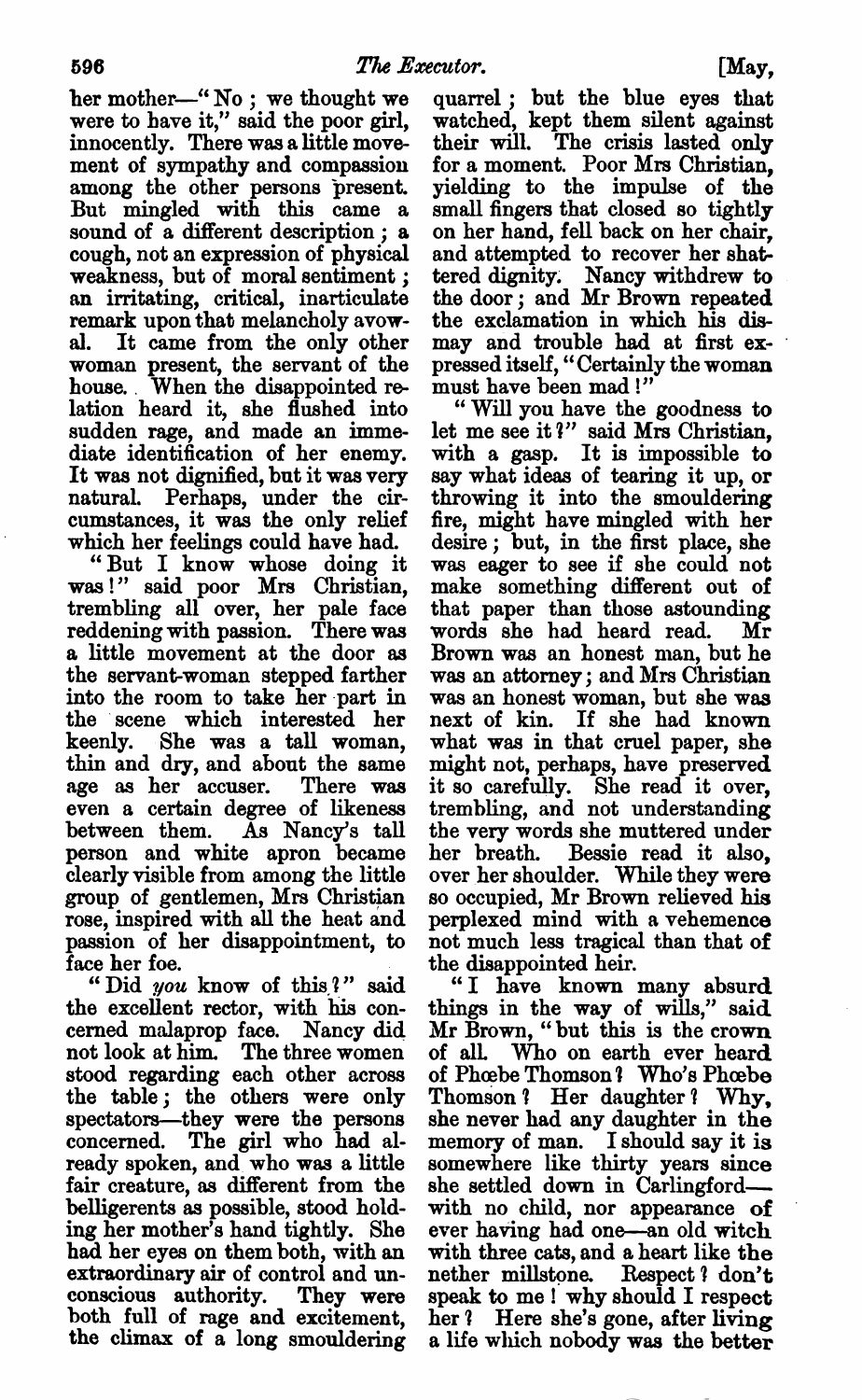for; certainly  $I$  was none the better for it; why, she did not even em ploy me to make this precious will and saddled me--me, of all men in the world—with a burden I wouldn't undertake for my own brother. I'll have nothing to do with it. Do you suppose I'm going to give up my own business, and all my comfort, to seek Phœbe Thomson? The idea's ridiculous! the woman was mad!"

Hush! for we're in the house of our departed friend, and have just laid her down," said the in appropriate rector,  $\cdot i$  in the sure and certain hope— $\cdot$ 

certain hope-"<br>Mr Brown made, and checked himself in making, an extraordinary grimace. "Do you suppose I'm bound to go hunting Phœbe Thomson till that day comes ?" said the attorney. "Better to be a ghost at once, when one could have surer information. I'm very sorry, Mrs Christian ; I have no hand in it, I assure you. Who do you imagine this Phoebe Thomson is ?"

"Sir," said Mrs Christian, "I decline to give you any information. If my son was here, instead of being in India, as everybody knows, might have some one to act for me. But you may be certain I shall take advice upon it. You will hear from my solicitor, Mr Brown; I decline to give you any information on the subject."

Mr Brown stared broadly at the speaker; his face reddened. He watched her get up and make her way out of the room with a perplexed look, half angry, half com passionate. She went out with little of the passionate and resent ful air which deprives such disap pointments of the sympathy they deserve—wrathful, vindictive, con soling herself with dreams that it was all a plot, and she could still have her rights; but a sad figure, notwithstanding her flutter of bitter rage—a sad figure to those who knew what home she was going to, and how she had lived. Her very dress, so much better than it usually was, enhanced the melancholy as

pect of the poor woman's with drawal. Her daughter followed her closely, ashamed, and not ven turing to lift her eyes. They were pathetic couple to that little group that knew all about them. Nancy threw the room-door open for them, with a revengeful satisfaction. One of the funeral attendants who still lingered outside opened the outer one. They went out of the sub dued light, into the day, their hearts tingling with a hundred wounds. At least the mother's heart was pierced, and palpitating in every nerve. There was an instinctive silence while they went out, and after they were gone. Even Mr Brown's "humph!" was a very sub dued protest against the injustice which Mrs Christian had done him. Everybody stood respectful of the real calamity.

And so, there they are just where they were!" cried the young surgeon, who was one of the party; "and pretty sweet Bessie must still carry her father on her shoulders, and drag her mother by her side wher ever she goes; it's very hard—one can't help thinking it's a very hard burden for a girl of her years."

But it is burden of which she might be relieved," said Mr Brown, with a smile.

The young man coloured high and drew back a little. "Few men have courage enough to take up such loads of their own will," he said, with a little heat-" I have burdens of my own."

A few words may imply a great deal in a little company, where all the interlocutors know all about each other. This, though it was simple enough, disturbed the com posure of the young doctor. posure of the young doctor. A<br>minute after he muttered something about his further presence being unnecessary, and hastened 'away. There were now only left the rec tor, the churchwarden, and Mr Brown.

"Of course you will accept her trust, Mr Brown," said the rector.

The attorney made a great many grimaces, but said nothing. The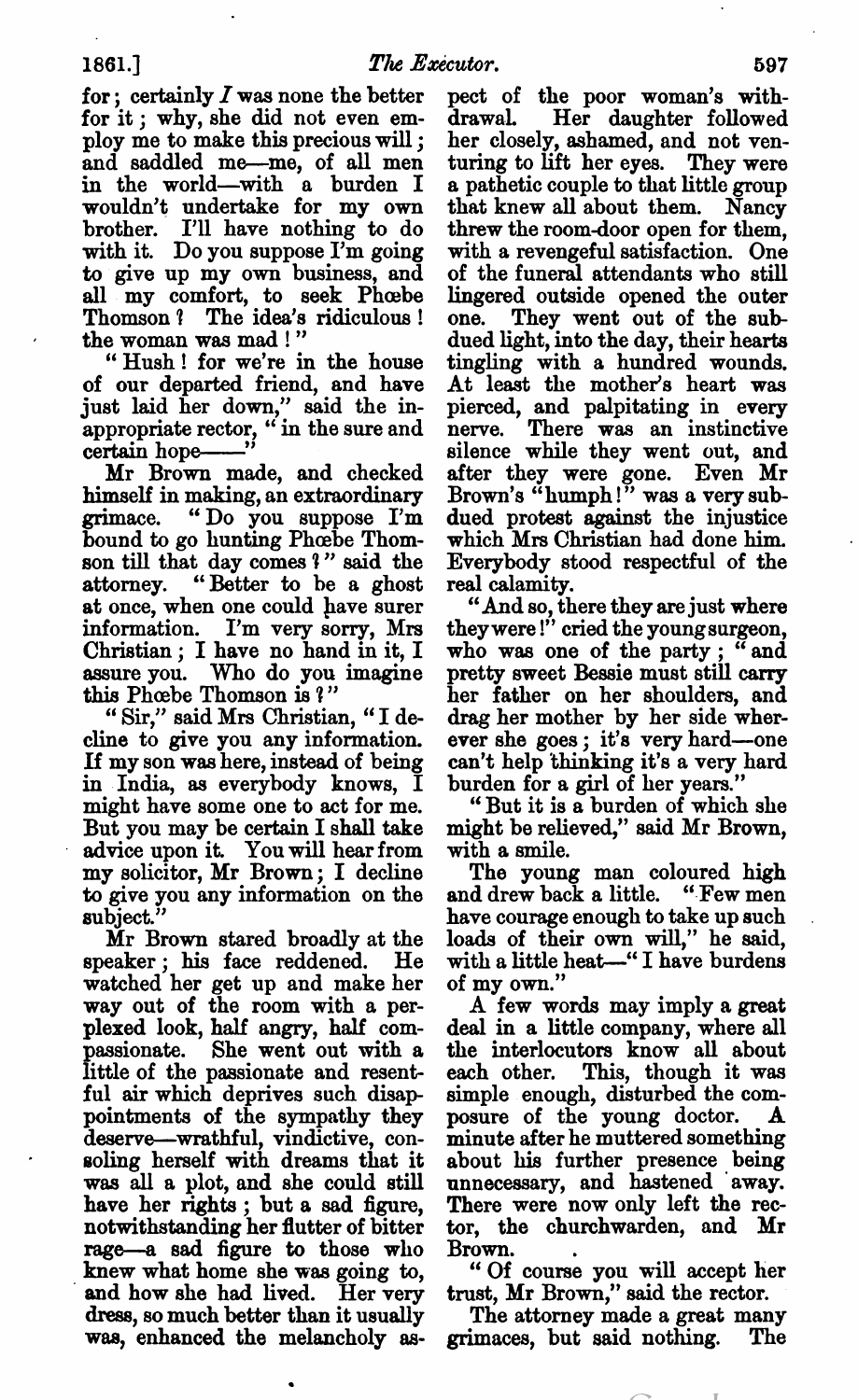whole matter was too startling and sudden to have left him time to think what he was to do.

"Anyhow the poor Christians are left in the lurch," said the  ${\rm churchwarden}$ : "for, I suppose. Brown, if you don't undertake it, it'll go into Chancery. Oh! don't pretend to know; but it's natural to suppose, of course, that it would go into.Chancery, and stand empty with all the windows broken for twenty years. But couldn't they make you undertake it whether you pleased or  $no?$  I am only saying what occurs to me; of course, I'm not a lawyer—I can't know."

"Well, never mind," said Mr Brown; "I cannot undertake to say just at this identical moment what I shall do. I don't like the atmosphere of this place, and there's nothing more to be done just now that I know of. We had better go."

"But the house—and Nancy some conclusion must be come to directly. What will you do about them  $i$ " said the rector.

To be sure! don't doubt there's plate and jewellery and such things about—they ought to be sealed and secured, and that sort of thing," said the still more energetic lay functionary. "For anything we know, she might have money in old stockings all about the house. I shouldn't be surprised at anything, after what we've heard to day. Twenty thousand pounds! and a daughter! If any one had told me that old Mrs Thomson had either the one or the other yester day at this time, I should have said they were crazy. Certainly, Brown, the cupboards and desks and so forth should be examined and sealed up. It is your duty to Phoebe Thomson. You must do your duty to Phoebe Thomson, or she'll get damages of you. I suppose so-you ought to know."

"Confound Phoebe Thomson!" said the attorney, with great unc tion; "but notwithstanding, come along, let us get out of this. As for her jewellery and her old stock ings, they must take their chance. can't stand it any longer—pah! there's no air to breathe. How did the old witch ever manage to live to eighty here?"

You must not call her by such improper epithets. I have no doubt she was a good woman," said the rector; "and recollect, really, you owe a little respect to a person who was only buried to-day."

If she were to be buried to-mor row," cried the irreverent attorney, making his way first out of the narrow doorway. "I know one man who would have nothing to do with the obsequies. Why, look here! what right had that old humbug to saddle me with her duties, after neglecting them all her life; and, with that bribe implied, to lure me \_to undertake the job, too. Ah, the old wretch! don't let us speak of her. As for respect, I don't owe her a particle—that is a consolation. I knew something of the kind of creature she was before to-day."

So saying, John Brown thrust his hands into his pockets, shrugged up his shoulders, and went off at a. startling pace up the quiet street. It was a very quiet street in the outskirts of a very quiet little town. The back of the house which they had just left was on a line with the road—a blank wall, broken only by one long staircase-window. The front was to the garden, entering by a little side-gate, through which the indignant executor had just hurried, crunching the gravel under his rapid steps. A line of such houses, doleful and monotonous, with all the living part of them concealed in their gardens, formed one side of the street along which he passed so rapidly. The other side consisted of humbler habita tions, meekly contented to look at their neighbours' back-windows. When John Brown had shot far ahead of his late companions, who followed together, greatly interested in this new subject of talk, his rapid course was interrupted for a moment. Bessie Christian came running across the street from one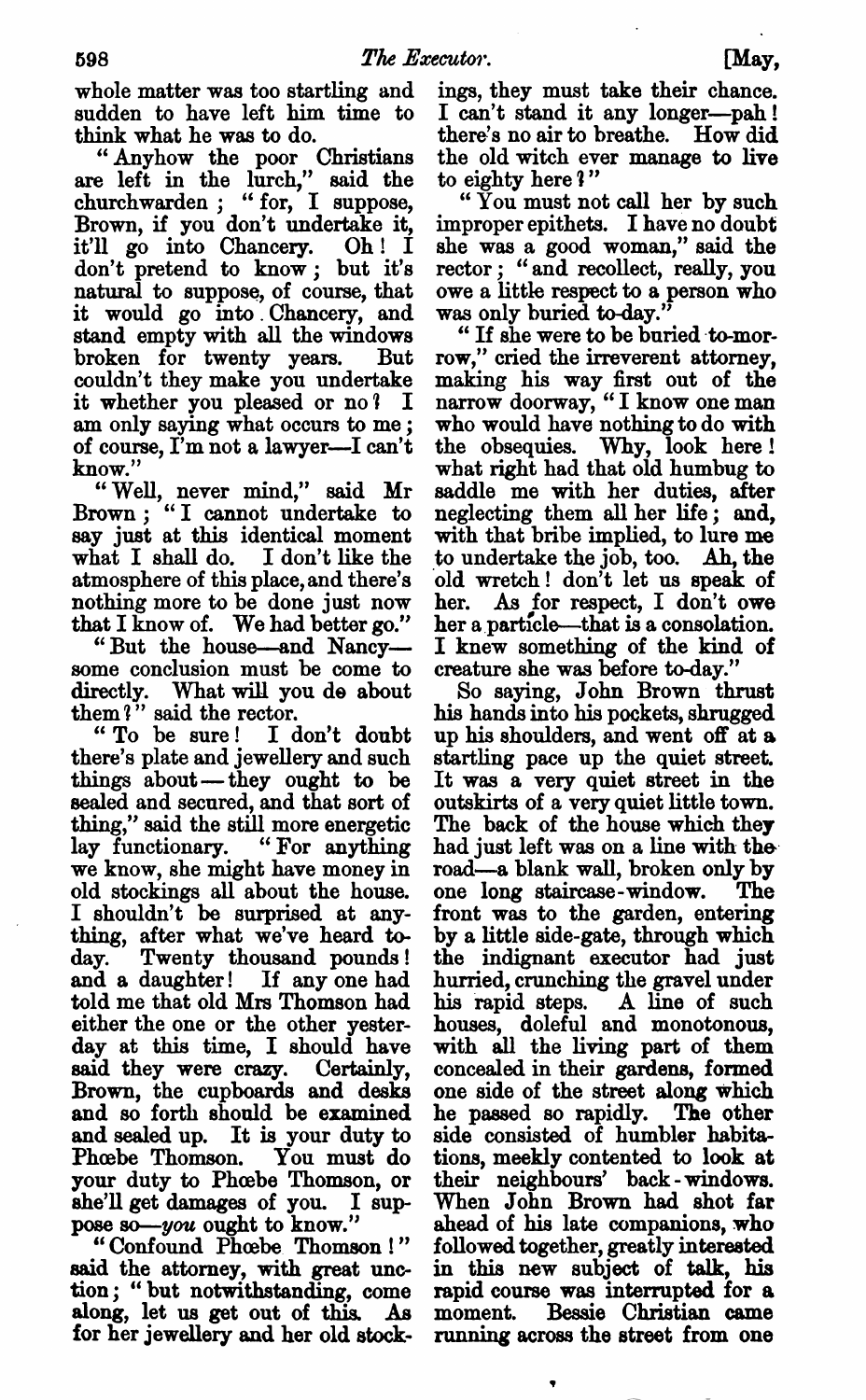of the little houses, She had no bonnet on, and her black dress made her blonde complexion and light hair look clearer and fairer than ever; and when the lawyer drew up all at once to hear what she had to say, partly from compas sion, partly from curiosity, it did not fail to strike him how like child she was, approaching him thus simply with her message. "Oh, Mr Brown," cried Bessie, out of breath, "I want to speak to you. If you will ask Nancy, I am sure she can give you whatever informa tion is to be had about—about aunt's friends. She has been with aunt all her life. I thought I would tell you in case you might think, after what mamma said

"I did not think anything about it," said Mr Brown.

"That we knew something, and would not tell you ; but we don't know anything," said Bessie. "I never heard of Phoebe Thomson before."

Mr Brown shrugged up his shoul ders higher than ever, and thrust his hands deeper into his pockets. "Thank you," he said, a little un graciously. "I should have spoken to Nancy, of course, in any case; but I'm sure its very kind of you to take the trouble—good-by."

Bessie went back blushing and disconcerted; and the rector and the churchwarden, coming gradually up on the other side of the road, seeing her eager approach and downcast withdrawal, naturally wondered to each other what she could want with Brown, and exchanged con dolences on' the fact that Brown's manners were wonderfully bearish --really too bad. Brown, in the

mean time, without thinking any thing about his manners, hurried along to his office. He was extremely impatient of the whole con cern; it vexed him unconsciously to see Bessie Christian; it even occurred to him that the sight of her and of her mother about would make his unwelcome office all the more galling to him. In addition to all the annoyance and trouble, here would be a constant suggestion that he had wronged these people. He rushed into his private sanctuary the most uncomfortable man in Carlingford. An honest, selfish, inoffensive citizen, injuring no one, if perhaps he did not help so many as he might have done -—what grievous fault had he com mitted to bring upon him such misfortune as this?

The will which had caused so much conversation was to this purport. It bequeathed all the pro perty of which Mrs Thomson of Grove Street died possessed, to John Brown, attorney in Carlingford, in trust for Phoebe Thomson, the only child of the testatrix, who had not seen or heard of her for thirty years; and in case of all lawful means to find the said Phoebe Thomson proving unsuccessful, at the end of three years the property in question was bequeathed to John Brown, his heirs and administrators, absolutely and in full possession. No wonder it raised a ferment in the uncommunicative bosom of the Carlingford attorney, and kept the town in talk for more than nine days. Mrs Thomson had died pos< sessed of twenty thousand pounds such an event had not happened at Carlingford in the memory of man.

#### CHAPTER II.

The divers emotions excited by this very unexpected occurrence may be better evidenced by the manner in which the evening of that day was spent in various houses in Carlingford than by any other means.

First, in the little house of the Christians. It was a cottage on the other side of Grove Street—a homely little box of two stories, with a morsel of garden in front, and some vegetables behind. There, on that spring afternoon, matters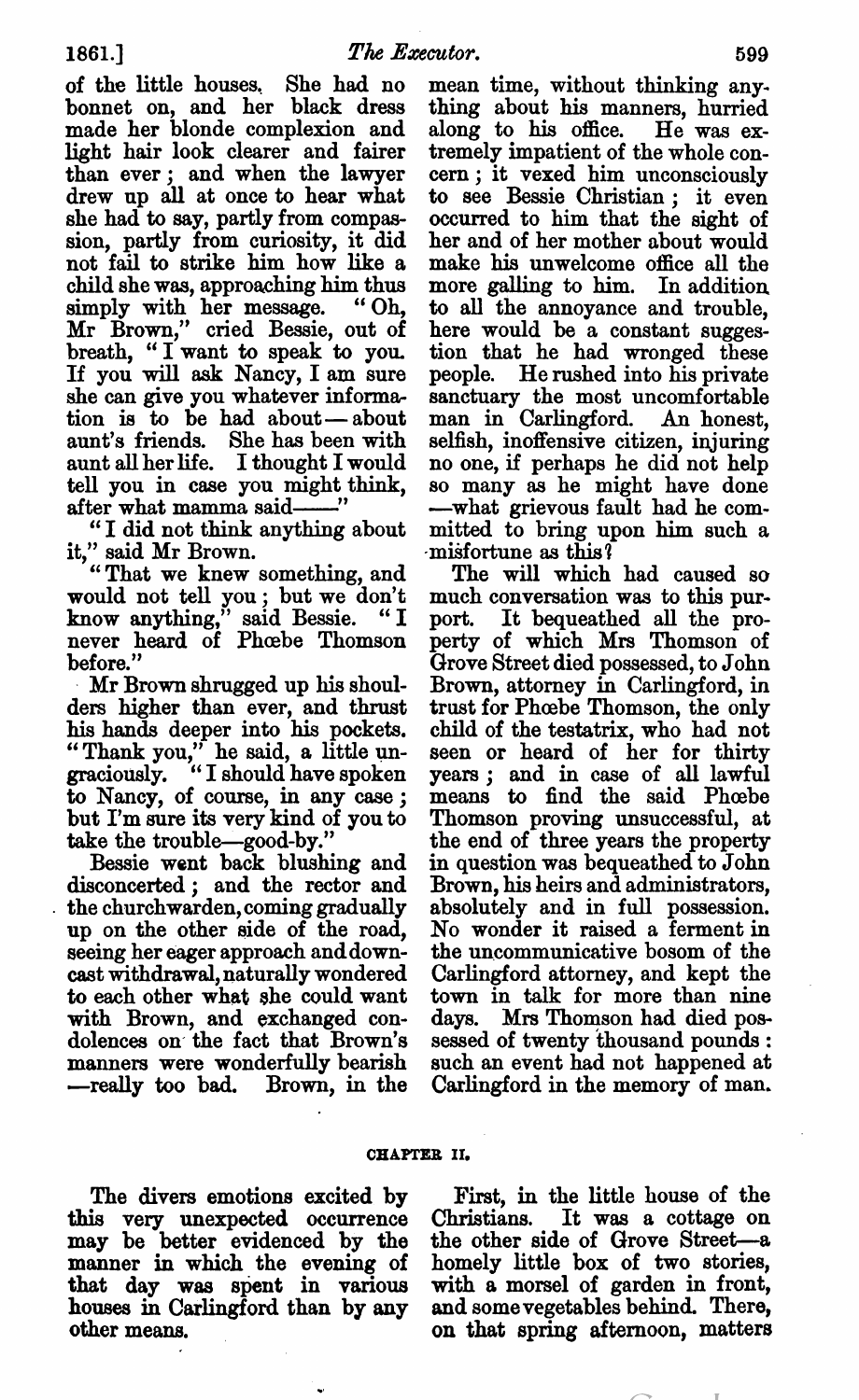did not look cheerful. The little sitting-room was deserted—the fire had died out—the hearth was un  $s$ wept  $-$  the room in a litter. Bessie's pupils had not come to day. They had got holiday three days ago, in happy anticipation of being dismissed for ever; and only their young teacher's prudential re monstrances had prevented poor Mrs Christian from making alittle speech to them, and telling them all that henceforward Miss Christian would have other occupations, but would always be fond of them, and glad to see her little friends in their new house. To make that speech would have delighted Mrs Christian's heart. She had managed, how ever, to convey the meaning of it by many fatal hint and allusion. In this work of self-destruction the poor woman had been only too suc cessful; for already the mothers of the little girls had begun to inquire into the terms and capabilities of other teachers, and the founda tions of Bessie's little empire were shaken and tottering, though fortu nately they did not know of it to day. Everything was very cold, dismal, and deserted in that little parlour. Faint sounds overhead were the only sounds audible in the house; sometimes a foot moving over the creaky boards: now and then a groan. Upstairs there were two rooms; one a close, curtained,fire-lighted, stifling, invalid's room. There was Bessie sitting listlessly by a table, upon which were the familiar tea-things, which conveyed no comfort to-night; and there was her paralytic father sit ting helpless, sometimes shaking his head, sometimes grumbling out faint half-articulate words, sighs, and exclamations. "Dear, dear! ah! well! that's what it has come to !" said the sick man, hushed by long habit into a sort of spectatorship, and feeling even so great a disappointment rather by way of sympathy than personal emotion. Bessie sat listless by, feeling a vague erasperation at this languid run ning accompaniment to her thoughts.

The future had been blotted out suddenly, and at a blow, from Bessie's eyes. She could see no thing before her—nothing but this dark, monotonous, aching present moment, pervaded by the dropping sounds of that faint, half-articulate voice. Other scene was not to dawn upon her youth. It was hard for poor Bessie. She sat silent in the stifling room, with the bed and its hangings between her and the win dow, and the fire scorching her cheek. She could neither cry, nor scold, nor blame anybody. None of the resources of despair were possible to her. She knew it would have to go on again all the same, and that now things never would be any better. She could not run away from the prospect before her. It was not so much the continuance of poverty, of labour, of all the dreadful pinches of thrift; it was the end of possibility—the knowledge that now there was no longer anything to expect.

On the other side of the passage Bessie's own sleeping-room was in habited by a restless fever of disappointment and despair and hope. There was Mrs Christian lying on her daughter's bed. The poor wo man was half-crazed with the whirl of passion in her brain. That in tolerable sense of having been duped and deceived, of actually having a hand in the overthrow of all her own hopes, aggravated her natural disappointment into frenzy. When she recollected her state of exultation that morning, her con fident intentions—when they were to remove, what changes were to be in their manner of life, even what house they were to occupy—it is not wonderful if the veins swelled in her poor head, and all her pulses throbbed with the misery of the contrast. But with all this there mingled a vindictive personal feeling still more exciting. Nancy, whom she knew more of than any one else did—her close, secret, un wavering enemy; and even the innocent lawyer, whom, in her present condition of mind, she could not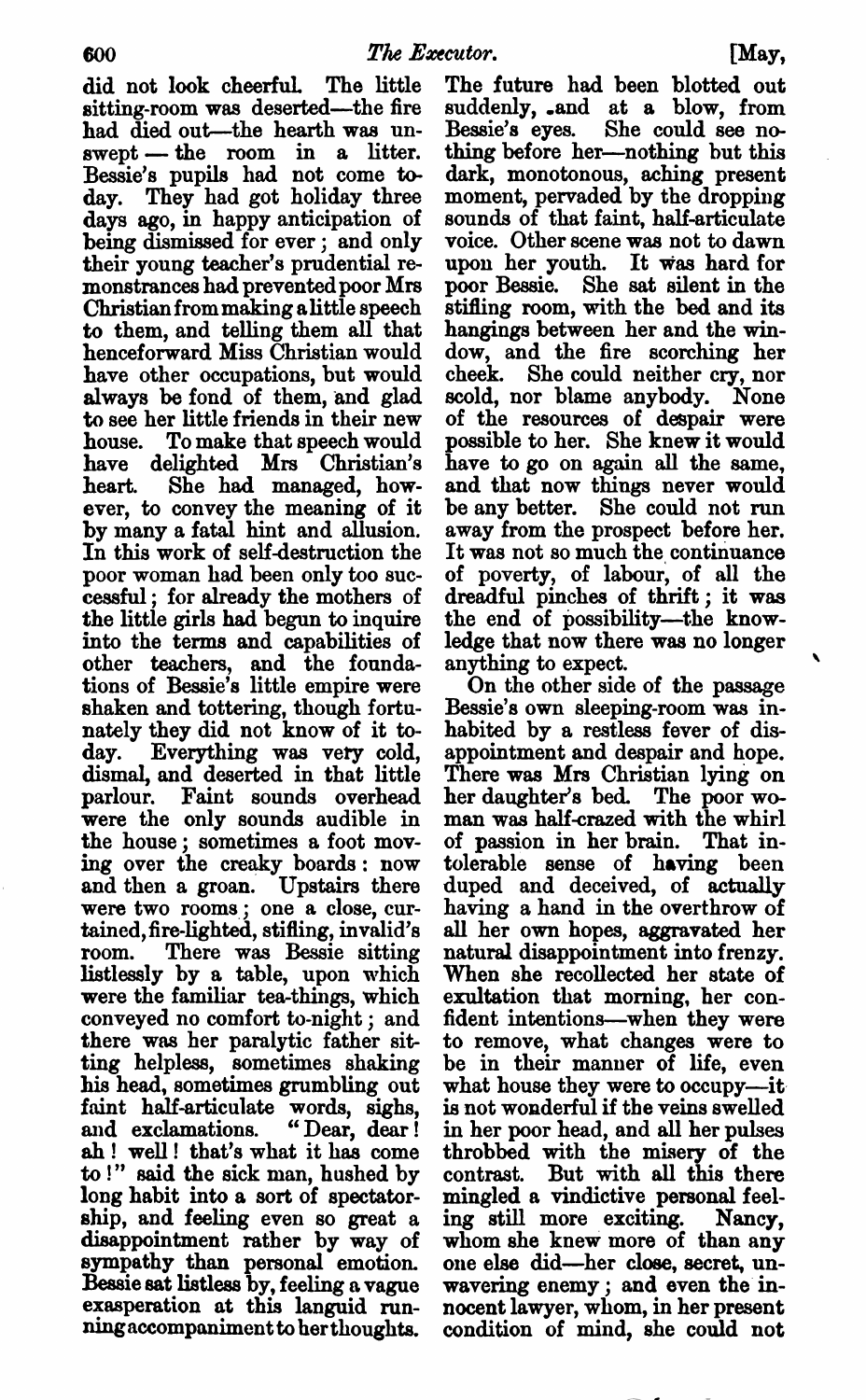believe not to have known of this dreadful cheat practised upon her, or not to care for that prize which, now that it was lost, seemed to her worth everything that was precious in life. The poor creature lay goading herself into madness with thoughts of how she would' be revenged upon these enemies; how she would watch, and track out, and reveal their hidden plots against her; how she would triumph over and crush them. All these half frenzied cogitations were secretly pervaded—a still more maddening exasperation—by a consciousness of her own impotence. The even ing came creeping in, growing dark around her—silence fell over the little house, where nobody moved or spoke, and where all the world, the heavens, and the earth, seemed changed since this morning; but the wonder was how that silence could contain her—all palpitating with pangs and plans, a bleeding, infuriated, wounded creature—and show no sign of the frenzy it covered. She had lain down to rest, as the saying is. How many women are there who go thus to a voluntary crucifixion and torture by lying down to rest! Mrs Christian lay with her dry eyes blazing through the darkness, no more able to sleep than she was to do all that her burning fancy described to her. She was a hot-blooded Celtic woman, of that primitive island which has preserved her name. If she could have sought sympathy, here was nobody to bestow it. Not the heart which that poor ghost of manhood in the next room had lost out of his chilled bewildered bosom ; not Bessie's steadfast, unexcited spirit. The poor soul saved herself from going wild by thinking of her boy; holding out her pas sionate arms to him thousands of miles away; setting him forth as the deliverer, with all the absolute folly of love and passion. He would come home and have jus tice done to his mother. Never fancy was more madly unreason able; but it saved her from some

VOL. LXXXIX.-NO. DXLVII.

of the effects of the agitation in her heart.

On the other side of the road, at the same hour, Nancy prepared her tea in the house of which she was temporary mistress. There could not be any doubt, to look at her now, that this tall, dry, withered figure, and face full of characteristic wrinkles, was like Mrs Christian. The resemblance had been noticed by many. And as old Mrs Thomson had not hesi tated to avow that her faithful ser vant was connected with her by some distant bond of relationship, it was not difficult to imagine that these two were really related, though both denied it strenuously. Nancy had a friend with her to tea. They were in the cheerful kitchen, which had a window to the garden, and a window in the side wall of the house, by which a glimpse of the street might be obtained through the garden gate. The firelight shone pleasantly through the cheer ful apartment. All the peculiar ornaments of a kitchen—the covers, the crockery, the polished sparkles of shining pewter and brass adorned the walls. Through it all went Nancy in her new black dress and ample snowy-white apron. She carried her head high, and moved with a certain rhythmical elation. It is surely an unphilo sophical conclusion that there is no real enjoyment in wickedness. Nancy had no uneasiness in her triumph. The more she realised what her victory must have cost her opponent, the more entire grew her satisfaction. Remorse might have mixed with her exultation had she had any pity in her, but she had not; and, in consequence, it was with unalloyed pleasure that she contemplated the overthrow of her adversary. Perhaps the very satis faction of a good man in a good action is inferior to the absolute satisfaction with which, by times, bad man is permitted to contem plate the issue of his wickedness. Nancy marched about her kitchen,

2т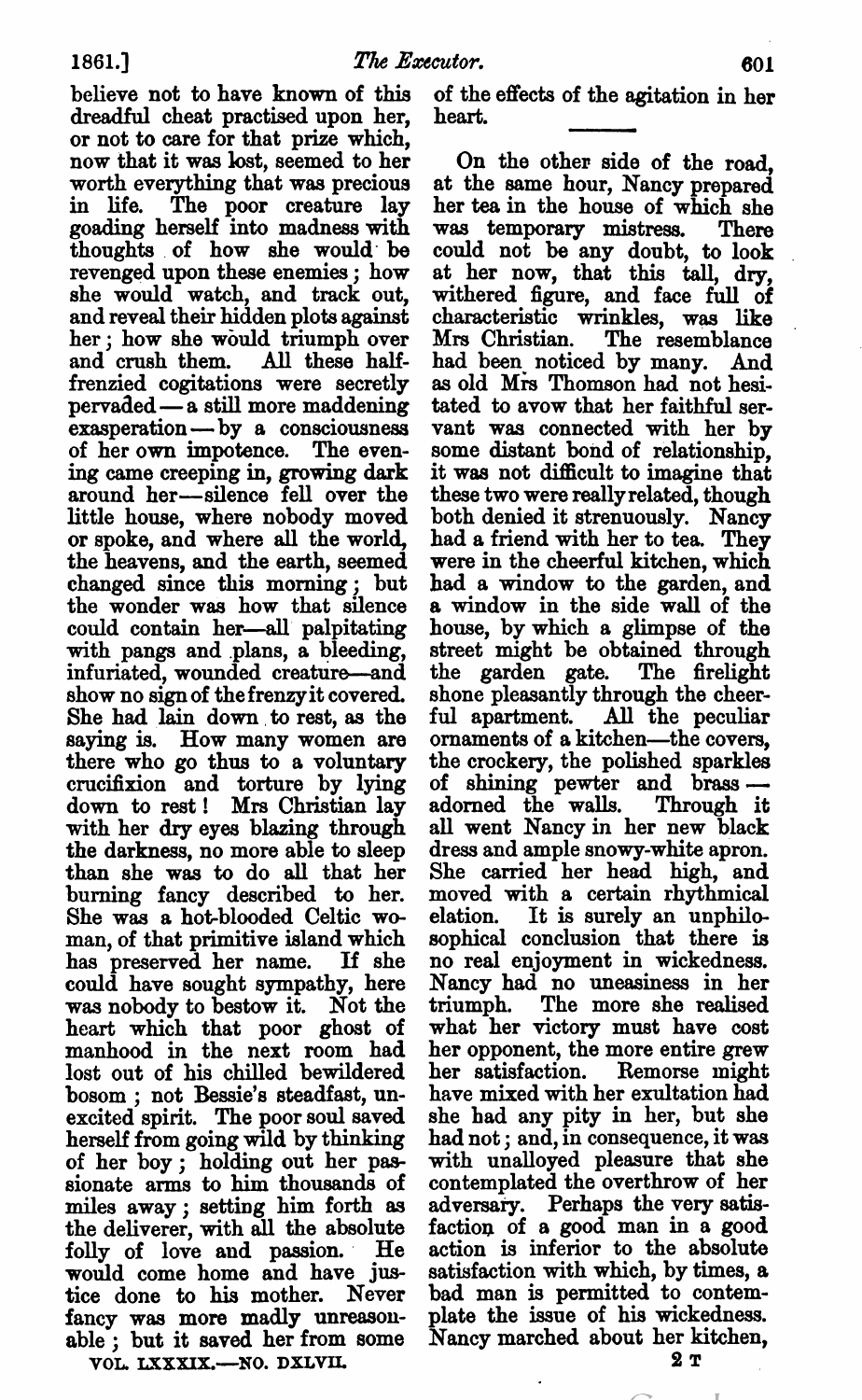preparing her tea with an enjoy ment which possibly would not have attended a benevolent exercise of her powers. Possibly she could almost have painted to herself, line by line, the dark tableau of that twilight room where Mrs Christian lay, driving herself crazy with wild thoughts. She did the gloom of the picture full justice. If she could have peeped into the window and seen it with her own eyes, she would have enjoyed the sight.

"I'll make Mr Brown keep me in the house," said Nancy, sitting down at a table piled with good things, and which looked an em bodiment of kitchen luxury and comfort, "and get me a girl. It was what missis always meant to do. I'll show it to him out of the will that I was left in trust to be made commforable. And in course of nature her things all comes to me. It's a deal easier to deal with single gentleman than if there was lady poking her nose about into everything. Thank my stars, upstarts such like as them Chris tians shall never lord it over me; and now I have more of my own way, I'll be glad to see you of an evening whenever you can comm forable. Bring a bit of work, and we'll have a quiet chat. I consider myself settled for life."

The young surgeon's house was at the other end of the town; it was close to a region of half-built streets—for Carlingford was a prosperous town—where successive col onies were settling, where houses were damp and drainage incom plete, and good practice to be had with pains. The house had a genteel front to the road, a lamp over the door, and a little surgery round the corner, where it gave forth the sheen of its red and blue bottles across whole half-finished district. Mr Rider had come home tired, unaccountably tired. He had kick ed off one boot, and taken a cigar from his case and forgotten to light it. He sat plunged in his easy chair in a drear brown study—a

brown study inaccessible to the solaces which generally make such states of mind endurable. His ci gar went astray among the con fused properties of his writing-table the book he had been reading last night lay rejected in the farthest corner of the room. He was in sensible to the charms of dressing gown and slippers. On the whole, he was in a very melancholy, sullen, not to say savage mood. He sat and gazed fiercely into the fire, chewing the end of fancies, in which very little of the sweet seemed to mingle with the bitter. He had been the medical attendant of Mrs Thomson of Grove Street, and had assisted this afternoon at her fune ral, and you might have supposed he had hastened the advent of that melancholy day, had you seen his face.

On the whole, it was a hard dilemma in which the poor young man found himself. He, too, like Nancy, kept realising the interior of that other little house in Grove Street. Both of them, by dint of that acquaintance with their neigh bours which everybody has in small community, came to a moderately correct guess at what was going on 'there. Young Mr Rider sat in heavy thought, sometimes bursting out into violent gestures which fortunately nobody witnessed; sometimes uttering sighs which all but blew out his lights—im patient, urgent sighs, not of melan choly but of anger and resistance the sighs of a young man who found circumstances intolerable, and yet was obliged to confess, with sore mortification and humbling, that he could not mend them, and behoved to endure. The visions that kept gliding across his eyes drove him half as wild as poor Mrs Christian: one moment a pretty young wife, all the new house wanted to make it fully tenable; but he had scarcely brought her across the threshold when a ghastly figure in a chair was carried over it after her, upstairs into the bridal apartments, and another woman, soured and drawn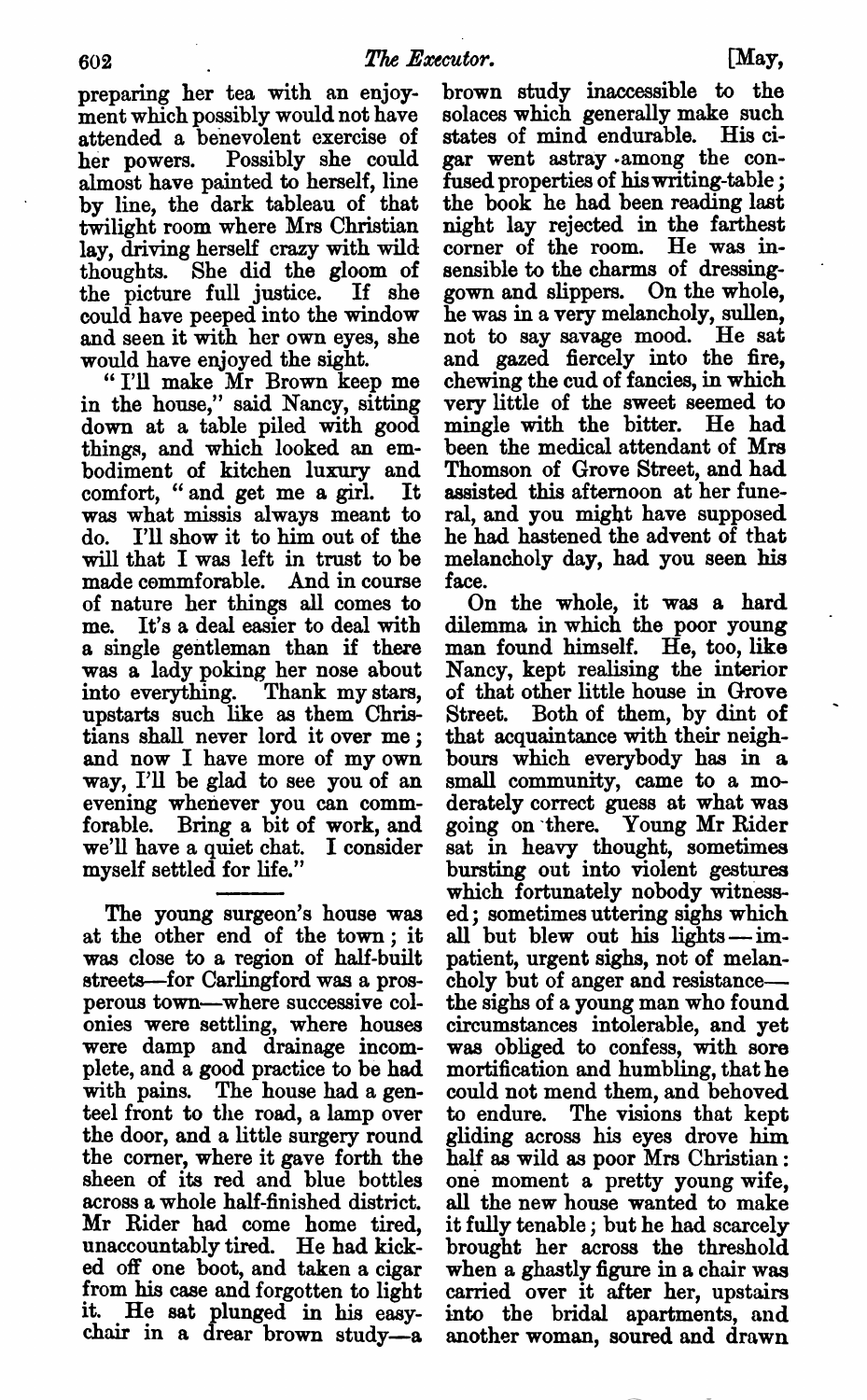awrybypressure of poverty, constitu tionally shabby, vehement, and high tempered, pervaded the new habita tion. No use saying pshaw! and pah l—no use swearing bigger oaths, —no use pitching unoffending books into the corners, or' breathing out those short deep breaths of despera tion. This was in reality the state of affairs. Midnight did not change the aspect it had worn in the morning. Pondering all the night through would bring "no light on the subject. Nothing could change those intolerable circumstances. The poor young surgeon threw his coat off in the heat and urgency of his thoughts, and pitched it from him like the books. There was no com fort or solace to be found in all that world of fancy. Only this morning sweeter dreams had filled this disordered apartment. In ima gination, he had helped his Bessie to minister to the comfort of the poor old sick parents in Mrs Thomson's house. Now he knit ted his brows desperately over it, but could find no outlet. Unless some good fairy sent him a patient in the middle of the night, the chances were that the morning would find him pursuing that same interminable brown study of which nothing could come.

Mr Brown's house was an old house in the middle of the town. The offices were in the lower floor, occupying one side of the building. On the other side of the wide old fashioned hall was his dining-room. There he sat all by himself upon this agitating night. It was a large, lofty, barely-furnished room, with wainscoted walls, and curious stiff panelling, and a high mantel-shelf which he, though a tall man, could scarcely reach with his arm. It was dimly lighted, as well as barely furnished—altogether an inhuman, desert place—thepoorest though the grandest of all we have yet looked into in Carlingford. Mr Brown was not sensible of its inhospitable aspect; he was used to it, and that was enough. It occurred to him as

little to criticise his house as to criticise his manners. Thus they were, and thus they would continue: at least he had always believed so till to-night.

He sat in his easy-chair with his feet on the fender, and a little table at his elbow with his wine. As long as there was anything in his glass he sipped it by habit, without being aware of what he was doing, but when the glass was empty, though he had two or three times raised it empty to his lips, he was too much absorbed in his thoughts to replenish it. He was not by to replenish it. He was not by<br>any means a handsome man; and he was five-and-forty or there abouts, and had a habit of making portentous faces, when anyway specially engaged in thought; so that, on the whole, it was not highly attractive or interesting figure which reclined back in the crimson chair, and stretched its slippered feet to the fire, sole inmate of the dim, spacious, vacant room. He was thinking over his new position with profound disgust and perplexity. Nevertheless it cannot be denied that the subject lured him on, and drew out into stretches of imagination far beyond his wont; hunting all the world over after Phœbe Thomson! But, after all, that was only a preliminary step; he was required only to use reason able means, and for three years. If she turned up, there was an end of it; if she did not turn up Here Mr Brown sprang up hurriedly and assumed the favourite position of Englishmen in front of his fire. There, all glittering in the distance, rose up, solid and splendid, an ap pearance which few men could see without emotion—twenty thousand pounds! It was not life and death to him, as it was to poor Mrs Christian. It did not make all the difference between sordid want and comfortable existence; but you may well believe it did not appear before the lawyer's eyes without moving him into a considerable degree of excitement. Such a fairy apparition had never appeared before in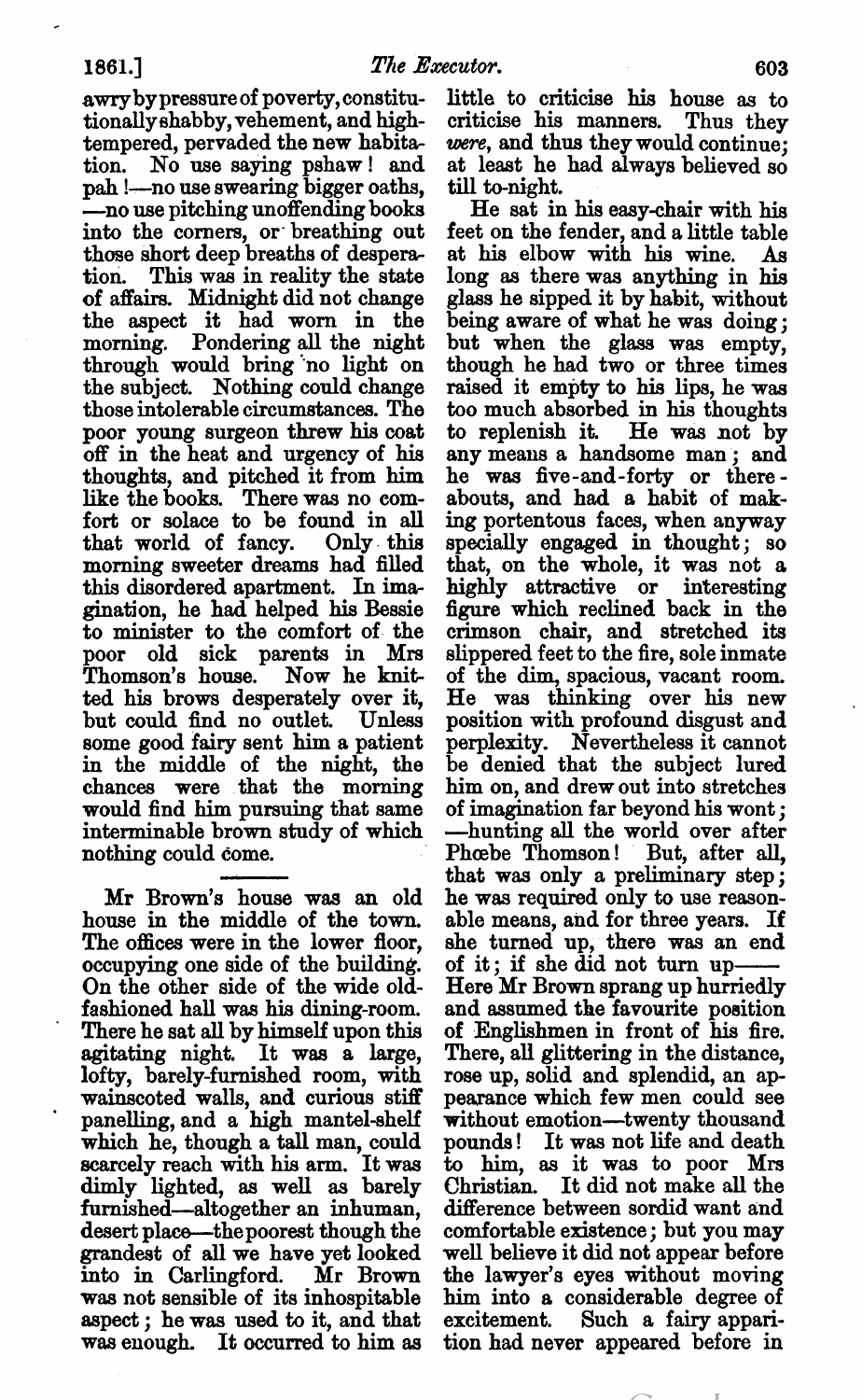that cold, spacious, uninhabited room. Involuntarily to himself, Mr Brown saw his house expand, his life open out, his condition change. Roseate lights dropped into the warming atmosphere which had received that vision; the fairy wand waved through the dim air before him in spite of all his sobriety. The wiles of the enchantress lured John Brown as effectually as if he had not been five-and-forty, an old bachelor, and an attorney; and after half an hour of these slowly growing, half-conscious, half-resisted thoughts. any chance that had brought the name of the dead woman's lost daughter to his memory, would have called forth a very different "confound Phoebe Thomson!" from that which burst from his troubled lips in the house in Grove Street. Possibly it was some such feeling which roused him up a moment after, when the great cat came softly purring to his feet and rubbed against his slippers. Mr Brown started violently, thrust puss away, flung himself back into his chair, grew very red, and mur mured something about "an ass!" ashamed to detect himself in his own vain imaginations. But that sudden waking up did not last. After he had filled his glass and emptied it—after he had stirred his fire, and made a little noise, with some vague idea of dispelling the spell he was under—the fairy returned and re-took possession under a less agreeable aspect. Suppose he were to be enriched, what was to become of the poor Christians? Theywere not very near relations, and the old woman had a right to leave her money where she liked. Still there was a human heart in John Brown's bosom. Somehow that little episode in the street returned to his recollection Bessie running across, light and noiseless, with her message. How young the creature must be after all, to have so much to do. Poor little Bessie! she had not only lost her chance of being a great fortune, and one of the genteel young ladies

of Carlingford, but she had lost her chance of the doctor, and his new house and rising practice. Shabby fellow! to leave the pretty girl he was fond off, because she was a good girl, and was everything to<br>her old father and mother. "I her old father and mother. wonder will they say that's my fault too?" said John Brown to himself; and stumbled up to his feet again on the stimulus of that thought, with a kind of sheepish. not unpleasant embarrassment, and. a foolish half-smile upon his face. Somehow at that moment, looking before him, as he had done so many hundred times standing on his own hearthrug, it occurred to him all at once what a bare room this was that he spent his evenings in what an inhuman, chilly, penurious place! scarcely more homelike than that bit of open street, across which Bessie came tripping this afternoon, wanting to speak to him. Nobody wanted to speak to him here. wanted to speak to him here. No<br>wonder he had a threatening of rheumatism last winter. What cold, wretched barn of a room! He could not help wondering to him self whether the drawing-room was any better. In the new start his long-dormant imagination had taken, John Brown actually shivered in the moral coldness of his spacious, lonely apartment. In his mind he daresaid that the Christians looked great deal more comfortable in that little box of theirs, with that poor little girl working, and teaching, and keeping all straight. What a fool that young doctor was! what if he did work a little harder to make the old people an allow ance? However, it was no business of his. With sigh of general discontent Mr Brown pulled his bell violently, and had the fire made up, and asked for his tea. His tea! he never touched it when it came, but sat pshawing and humphing at it, making himself indignant over that fool of a young doctor. And what if these poor people, sour and sore after their misfortune, should think that this too was his fault?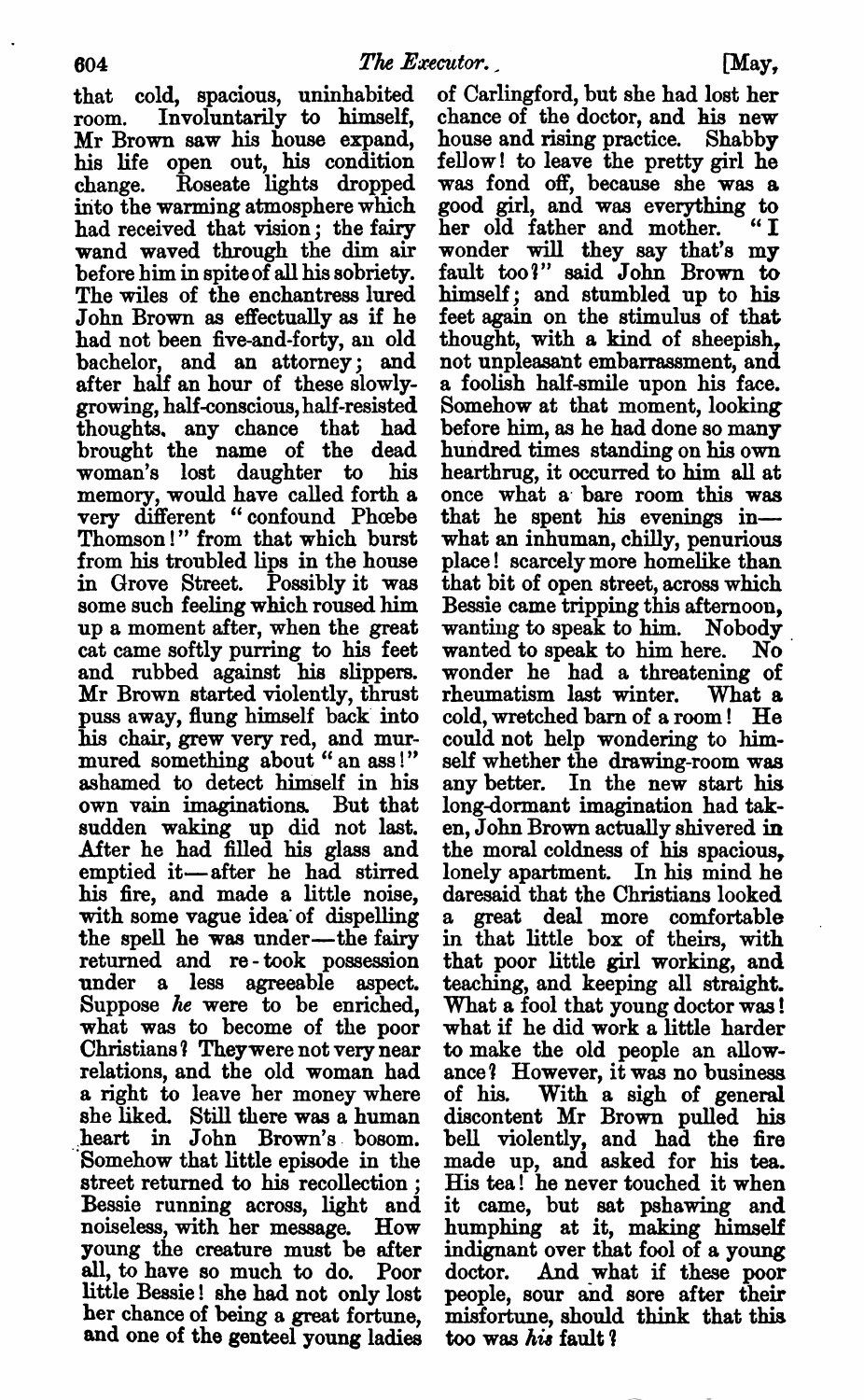### CHAPTER III.

Next morning Mr Brown, with his hands in his pockets and his shoulders up to his ears as usual, went down at his ordinary rapid pace to old Mrs Thomson's house. Nancy had looked the house-door, which, like an innocent almost rural door as it was, opened from without. She was upstairs, very busy in a most congenial occupation—turning out the old lady's wardrobe, and investigating the old stores of lace and fur and jewel lery. She knew them pretty well by heart before; but now that, according to her idea, they were her own, everything naturally acquired new value. She had laid them out in little heaps, each by itself, on the dressing-table; a faintly-glittering row of old rings and brooches, most of them entirely valueless, though Nancy was not aware of that. On the bed—the bed where two days ago that poor old pallid figure still lay in solemn ownership of the "property" around it-Nancy had spread forth her mistress's an cient boas and vast muffs, half a century old: most of them were ab solutely dropping to pieces; but as long as they held together with any sort of integrity, Nancy was not the woman to lessen the number of her possessions. The bits of lace were laid out upon the old sofa, each at full length. With these delightful accumulations all round her, Nancy was happy. She had entered, as she supposed, upon an easier and more important life. Mistress of the empty house and all its contents, she carried herself with an air of elation and inde pendence which she had never ventured to display before. No doubt had ever crossed her mind on the subject. She had taken it for granted that the expulsion of the Christians meant only her own triumph. She had even taken credit, both to herself and other people, for greater guiltiness than

she really had incurred. The will was not her doing, though Mrs Christian said so and Nancy was willing to believe as much; but she was glad to be identified as the cause of it, and glad to feel that she was the person who would en joy the benefit. She was in this holiday state of mind, enjoying herself among her supposed trea sures, when she was interrupted by the repeated and imperative de mands for entrance made by Mr Brown at the locked door.

Nancy went down to open it, but not in too great a hurry. She was rather disposed to patronise the at torney. She put on her white apron, and went to the door spread ing it down with a leisurely hand. To Nancy's surprise and amazement, Mr Brown plunged in without tak ing any notice of her. He went into the parlour, looked all round, then went upstairs, three steps at a time, into the best parlour, uncomfortably near the scene of Nancy's operations. There was the old cabinet for which he had been looking. When he saw it he called to her to look here. Nancy, who had followed him close, came for ward immediately. He was shak ing the door of the cabinet to see if it was locked. It was proceeding of which Nancy did not approve.

"I suppose this is where she kept her papers," said Mr Brown; "get me the keys. I want to see what's to be found among her papers touching this daughter of hers. You had better bring me all the keys. Make haste, for I have not any time to lose."

"Missis never kept any papers there," said Nancy, alarmed and little anxious. "There's the best china tea-set and the silver service that's all you'll find there."

"Bring me the keys, however," Bring me the keys, however,<br>said Mr Brown. "Where did she said Mr Brown. "Where did she<br>keep her papers, eh? You know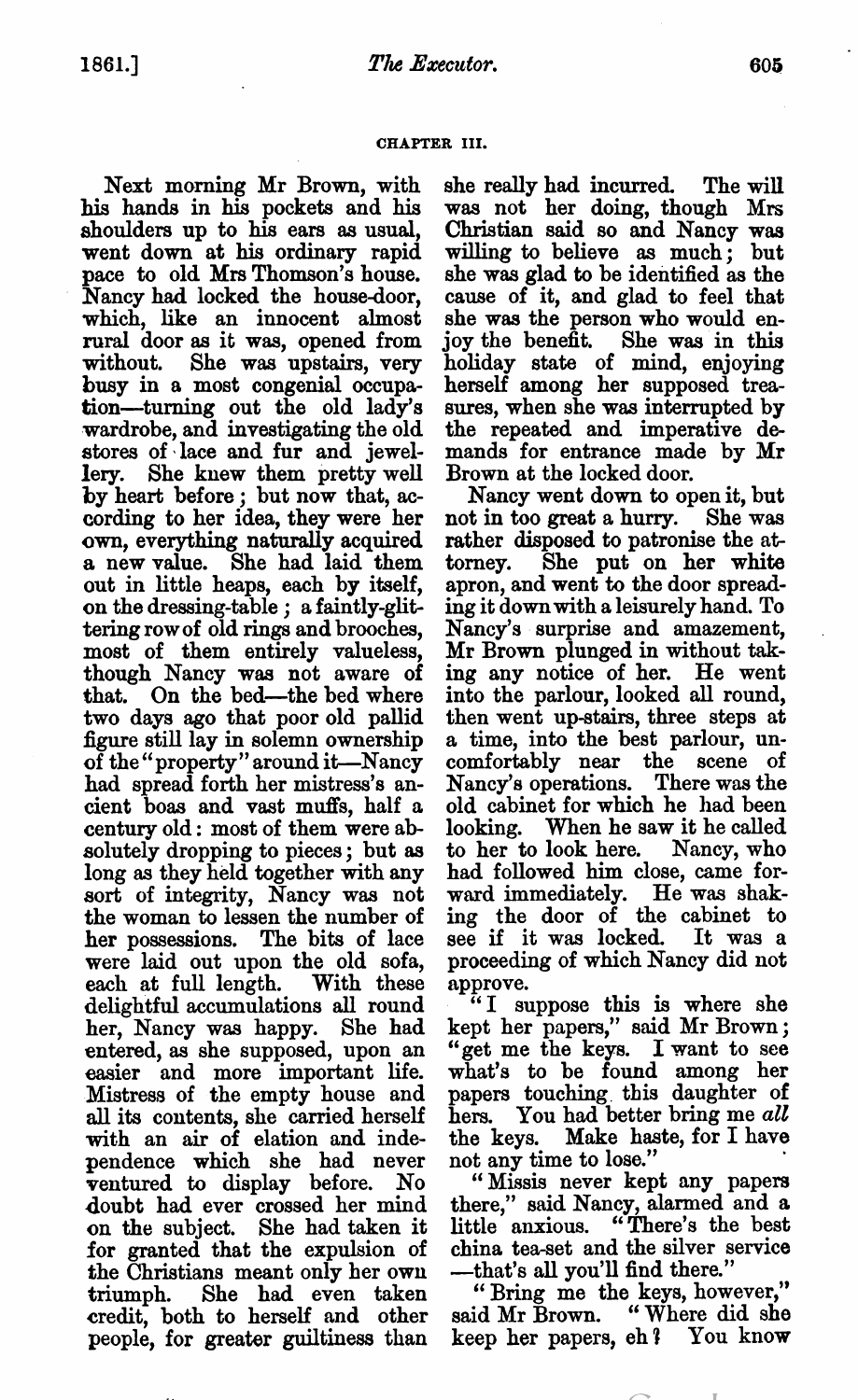all about her, I suppose. Do you know anything about Phoebe Thomson, that I've got to hunt up? She was Mrs Thomson's daughter, understand. What caused her to leave her mother? I suppose you know. What is she? How much can you tell me about her ?"

"As much as anybody living," said Nancy, too well pleased to divert him from his inquiries after the keys. "I was but a girl when it happened; but I remember it like yesterday. She went off missis never liked to have it men tioned," said Nancy, coming to dead stop.

"Go on." cried Mr Brown: "she can't hear you now, can she? Go on.

"She went off with a soldierthat's the truth. They were mar ried after; but missis never thought that mattered. He was a common man, and as plain a looking fellow as you'd see anywhere. Missis cast her off, and would have nothing to say to her. She over-persuaded me, and I let her in one night; but missis wouldn't look at her. She never came back. She was hurt in her feelin's. We never heard of her more."

"Nor asked after her, I suppose ?" said the lawyer, indignant ly. "Do you mean the old wretch never made any inquiry about her own child ?"

Meaning missis ?" said Nancy. "No-I don't know as she ever did. She said she'd disown her; and she was woman as always kept her word."

"Old beast!" said John Brown between his teeth; "but, look here; if she's married, she is not Phoebe Thomson. What's her name?"

"I can't tell," said Nancy, look ing a little frightened. "Sure, neither she is—to think of us never remarking that! But dear, dear! will that make any difference to the will ?"

e will t<br>Mr Brown smiled *g*rimly, but mi Diown sinned grinny, but<br>made no answer. "Have you got made no answer. "Have you got<br>anything else to tell me about her? Did she ever write to her mother? Do you know what regiment it is, or where it was at that time?" said the attorney. "Think what you are about, and tell me clearly—what year was she married, and where were you at the time?"

Nancy grew nervous under this close questioning. She lost her self possession and all her fancied im portance. "We were in the Isle o' Man, where the Christians come from. I was born there myself. Missis's friends was mostly there. It was by her husband's side she belonged to Carlingford. It was about a two miles out of Douglas--a kind of a farmhouse. It was the year—the year—I was fifteen," said Nancy, faltering.

"And how old are you now?" said the inexorable questioner, who had taken out his memorandum book.

Nancy dropped into a chair and began to sob. "It's hard on a person bringing things back," said Nancy,-—" and to think if she should actually turn up again just as she was! As for living in the house with her, I couldn't think of such a thing. Sally Christian, or some poor-spirited person might do it, but not me as am used to be my own mistress," cried Nancy, with increasing agitation. "She had the temper of -- oh! she was her mother's temper. Dear, dear! to think as she might be alive, and come back to put all wrong! It was in the year 'eight—that's the year it was."

Then you didn't think she would come back," said Mr Brown.

"It's a matter o' five-and-thirty years; and not knowing even her name, nor the number of the regi ment, nor nothing—as I don't," said Nancy, cautiously; "and never hearing nothing about her, what was a person to think? And if it's just Phoebe Thomson you're inquir ing after, and don't say nothing about the marriage nor the regiment, you mayseek long enough before you find her." said Nancy, with a glance of what was intended to be private intelligence between herself and her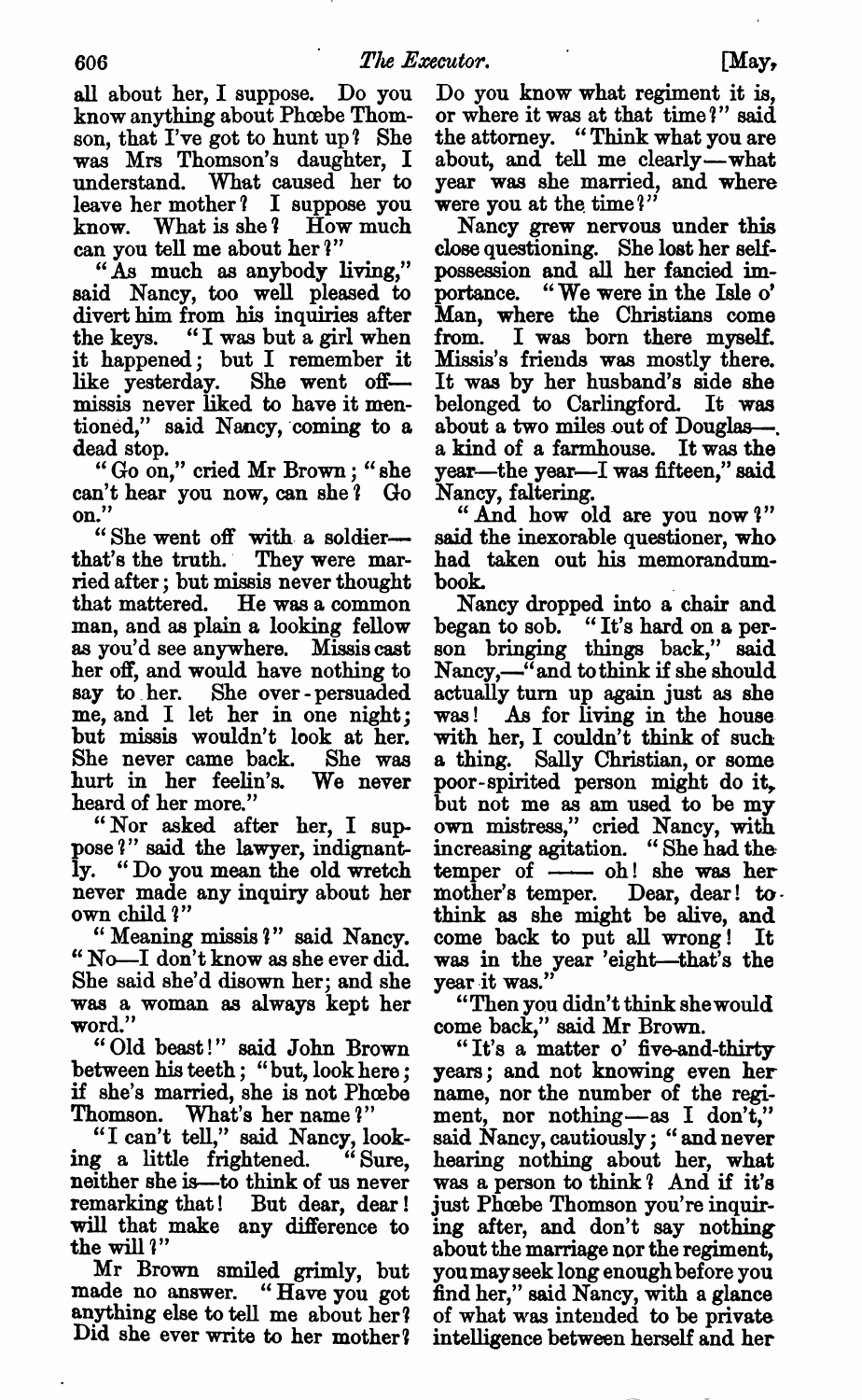questioner, "and all correct to the will."

Mr Brown put up his memoran dum-book sharply in his pocket. "Bring me the keys. Look here, bring me all the keys," he said. "What's in this other room, eh'! It was her bedroom, I suppose. Hollo, what's all this?"

For all Nancy's precautions had not been able to ward off this cata strophe. He pushed into the room she had left to admit him, where all her treasures were exhibited. His quick eye glanced round in an instant, and understood it. Tremb ling as Nancy was with new alarms, she had still strength to make one struggle.

Missis's things fall to me," said Nancy, half in assertion, half in en treaty; "that's how it always is; the servant gets the lady's ward robe— the servant as has nursed her and done for her, when there's no daughter—that's always under stood."

"Bring me the keys," said Mr Brown.

The keys were in the open ward robe, a heavy bunch. John Brown seized hold of the furs on the bed and began to toss them into the wardrobe. Some of them dropped in pieces in his hands and were tossed out again. He took no notice of the lace or the trinkets, but swiftly-locked every keyhole he could find in the room—drawers, boxes, cupboards, everything. Nan cy looked on with fierce exclama tions. She would have her rights -she was not to be put upon. She would have the law of him. She would let everybody know how he was taking upon himself as if he was the master of the house.

"And so I am, my good woman; when will you be ready to leave it?" said Mr Brown. "You shall have due time to get ready, and I won't refuse you the trumpery you've set your heart upon. Judging from the specimen, it won't do Phoebe Thomson much good. But not in this sort of way, you know. I must put a stop to this. Now let me hear

what's the earliest day you can leave the house."

"I'm not going to leave the house!" cried Nancy: "I've lived here thirty years, and here I'll die. Missis's meaning was to leave me in the house, and make me commfor able for life. Many's the time she's said so. Do you think you're going to order me about just as you please? What do you suppose she left the property like that for but to spite the Christians, and to leave a good home to me?"

"When will you be ready to leave?" repeated Mr Brown, with out paying the least attention to her outcries and excitement.

"I tell you I'm not agoing to leave!" screamed Nancy. leave *'I-me l*-no, not for all the upstarts in Carlingford, if they was doubled and tripled. My missis meant me to stay here commforable all my days. She meant me to have a girl and make myself commforable. Many and many's the time she's said so."

"But she did not say so in the will," said the inexorable executor; "and so out you must go, and that very shortly. Now don't say any thing. It is no use fighting with me. You'll be well treated if you leave directly and quietly; other wise, you shan't have anything. The other keys, please. Now mind what I say. You're quite able to make a noise and a disturbance, but you're not able to resist me. You shall have time to make your pre parations and look out another home for yourself; but take care you don't compel me to use severe measures—that's enough."

But won't l—not if you drag me over the stones. I won't go. I'll speak to Mr Curtis," cried the unfortunate Nancy.

" Pshaw!" said John Brown. Mr Curtis was the other attorney in Carlingford, the one whom pro bably Mrs Christian had in her mind when she threatened him with her solicitor. He laughed to himself angrily as he went down stairs. If he was to undertake this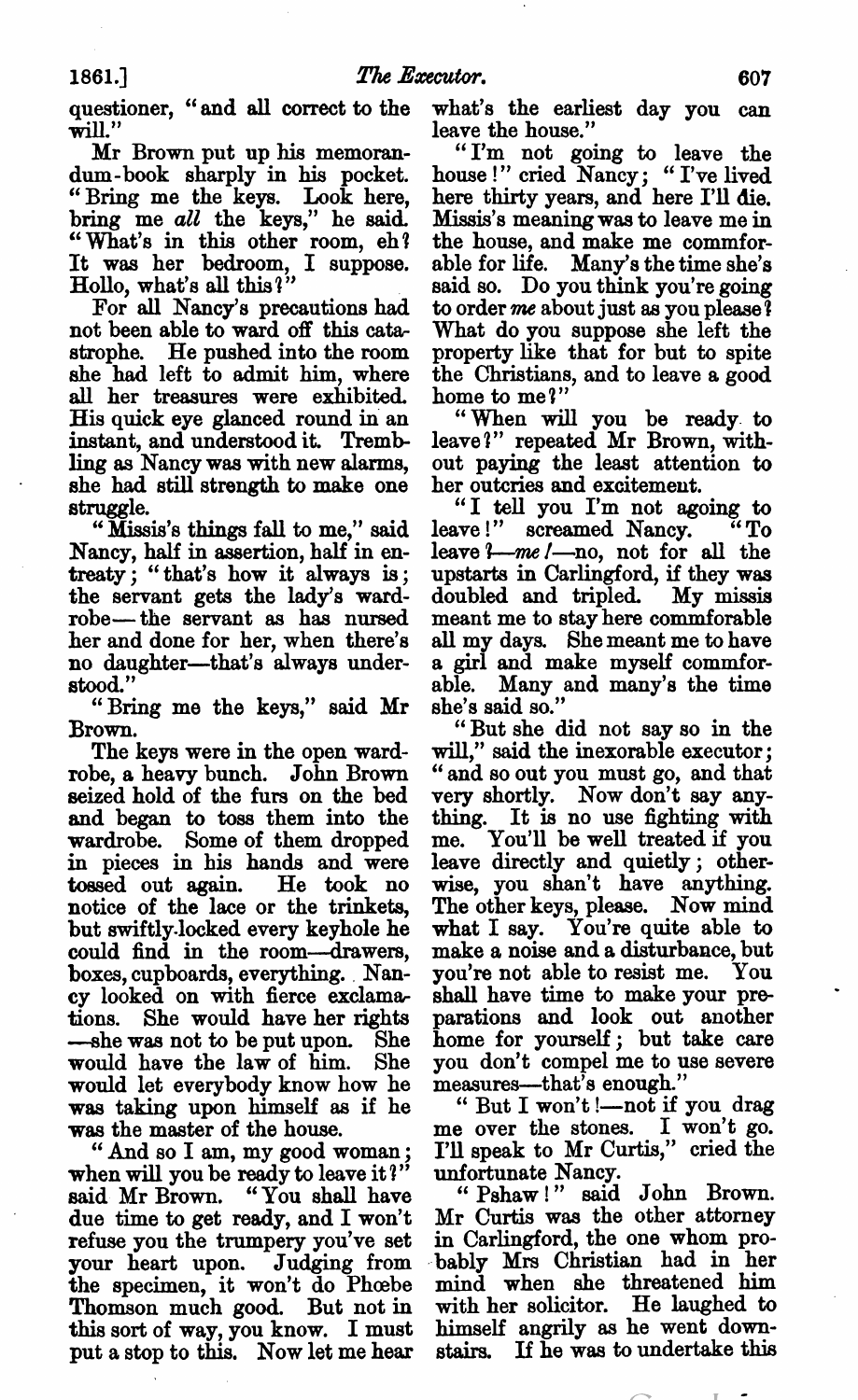troublesome business, at least he was not going to be hampered by a parcel of furious women. When he had loeked up everything and was leaving the house, Nancy threw open an upper window and threw<br>a malediction after him. "You'll a malediction after him. never find her! It'll go back to them as it belongs to," shouted Nancy. He smiled to himself again as he turned away. Was it possible that John Brown began to think it might be as well if he never did find her ? The prophecy certainly was not unpleasant to him, though poor Nancy meant it otherwise. Mr Brown hurried up the monotonous side of Grove Street, we are afraid not without a little private exhilaration in the thought that Phoebe Thomson was not unlike the proverbial needle in the bundle of hay. The chances were she was dead years ago; and though he would neither lose minute in beginning, nor leave any means unused in pursuing the search for her, it was certain he would not be inconsolable if he never heard any more of Phoebe Thomson. Doubtless he would not have acknowledged as much in words, and did not even have any express confidences with himself on the subject, lest his own mind might have been shocked by the disclosure of its involuntary sentiment. Still he took an interest in Mrs Thom son's bequest, greater than he took in the properties intrusted to him by his other clients. He could not help himself. He felt affectionately interested in that twenty thousand pounds.

But as he came up to it, John Brown remembered, with a little interest, that spot of the quiet street where Bessie, yesterday, ran across to speak to him. He could not help recalling her appearance as she approached him, though young girls were greatly out of his way. Poor Bessie! The baker's cart occupied at that moment the spot which Bessie had crossed; and one of the Carlingford ladies was leaving the door of the Christians' little house.

Mr Brown, though no man was less given to colloquies with his ac quaintances in the street, crossed over to speak to her. He could not help being interested in everything about that melancholy little house, nor feeling that the very sight of it was a reproach to his thoughts. Poor Bessie! there she stood yesterday in her black frock—the light footed, soft-voiced creature -- not much more than a child beside the middle-aged old bachelor who could find it in his heart to be harsh to her. Across that very spot he passed hastily, with many com punctions in the mind which had been roused so much out of its usual ways of thinking by the events and cogitations of the last four-and-twenty hours. The lady to whom he paid such a marked token of respect was quite flat tered and excited to meet him. He was the hero of the day at Carling ford. The last account of this ex traordinary affair was doubtless to be had from himself.

You've been at the, Christians'. suppose you were there for some purpose so early in the morning," said the abrupt Mr Brown, after the necessary salutations were over.

"Yes—but I am a very early person," said the lady. "Oh, forgive me. I know quite well you don't care to hear what sort of a person I am; but really, Mr Brown, now that you are quite the hero of the moment yourself, do let me congratulate you. They say there is not chance of finding this Phoebe Thomson. Some people even say she is a myth and never existed; and that it was only a device of the old lady to give her an excuse for leaving you the money. Dear me! did you ask me a question? I forget. I am really so interested to see you."

like an answer when it's prac ticable," said the lawyer. "  $I$  said I supposed you were about some business at Miss Christian's house ?"

"I must answer you this time, mustn't I, or you won't talk to me any longer?" said the playful in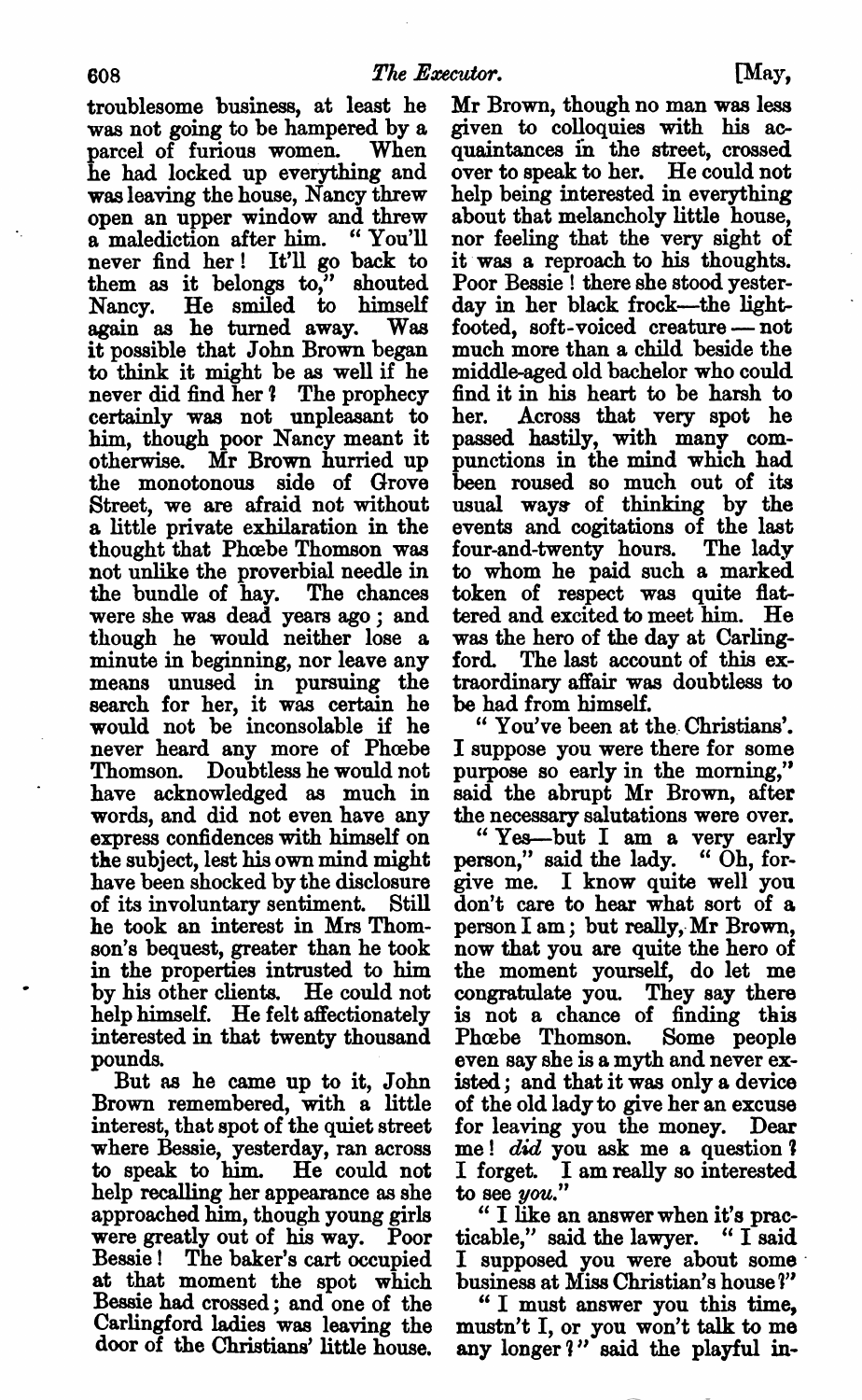terlocutor, whom John Brown could have addressed in terms other than complimentary. "Yes, poor thing, I've been at Miss Christian's, and on a disagreeable business too, in the present circumstances. We are going to send our Mary away to finishing-school. So I had to tell poor Bessie we shouldn't want any more music-lessons after this quarter. I was very sorry, I am sureand there was Mrs Mayor taking her little girls away from the morning class. When they expected to get Mrs Thomson's money they had been a little careless, I suppose; and to give three days' holiday in the middle of the quarter, without any reason for it but an old person's death, you know—a death out of the house—is trying to people's feelings; and Mrs Christian had given everybody to understand that her daughter would soon have no occasion for teaching. People don't like these sort of things; and Mrs Mayor heard of somebody else a. little nearer, who is said to be very good at bringing on little children. I said all I could to induce her to change her mind; but I believe they're to leave next quarter. Poor Bessie! I am very sorry for her, I am sure."

And this is how you ladies com fort a good young woman when she meets with a great disappointment?" said John Brown.

"La !- a disappointment ! You know that only means one thing to a girl," said the lady, "but you're always so severe. Bessie has had no disappointment, as people under stand the word; yet there's young Dr Rider, you know, very attentive, and I do hope he'll propose directly, and set it all right for her, poor thing, for she's a dear good girl. But to hear you speak so—of all people—Mr Brown. Why, isn't it your fault? I declare I would hate you if I was Bessie Christian. If the doctor were to be off too, and she really had a disappointment, it would be dreadfully hard upon her, poor girl; but it's to be hoped things will turn out better than that. Good

morning! but you have not told me word about your own story—all Carlingford is full of it. People say you are the luckiest man!"

These words overtook, rather than were addressed to, him as he hurried off indignant. John Brown was not supposed to be an observant person, but somehow he saw the genteel peo ple of Carlingford about the streets that day in a surprisingly distinct manner—saw them eager to get a little occupation for themselves any how—saw them coming out for their walks, and their shopping, and their visits, persuadingthemselvesbysuch means that they were busy people, virtuously employed, and making use of their life. What was Bessie doing? Mr Brown thought he would like to see her, and that he would not like to see her. It was painful to think of being anyhow connected with an arrangement which condemned to that continued labour such a young soft creature-a creature so like, and yet so unlike, those other smiling young women who were enjoying their youth. Andjust because it was painful Mr Brown could not take his thoughts off that subject. If Phoebe Thomson turned up he should certainly try to induce her to do something for the relations whom her mother had disappointed so cruelly. If Phœbe Thomson did not turn up—well, what then ?—if she didn't? Mr Brown could not tell it would be his duty to do something. But, in the mean time, he did nothing except shake his fist at young Rider's drag as it whirled the doctor past to his patients, and repeat the  $\ddot{\text{ } }$  shabby fellow!" of last night with an air of disgust. John Brown had become very popular just at that moment; all his friends in vited him to dinner, and dropped in to hear about this story which had electrified Carlingford. And all over the town the unknown entity called Phoebe Thomson was discussed in every possible kind of hypothesis, and assumed a different character in the hands of every knot of gossips. Nobody thought of Bessie Chris tian; but more and more as nobody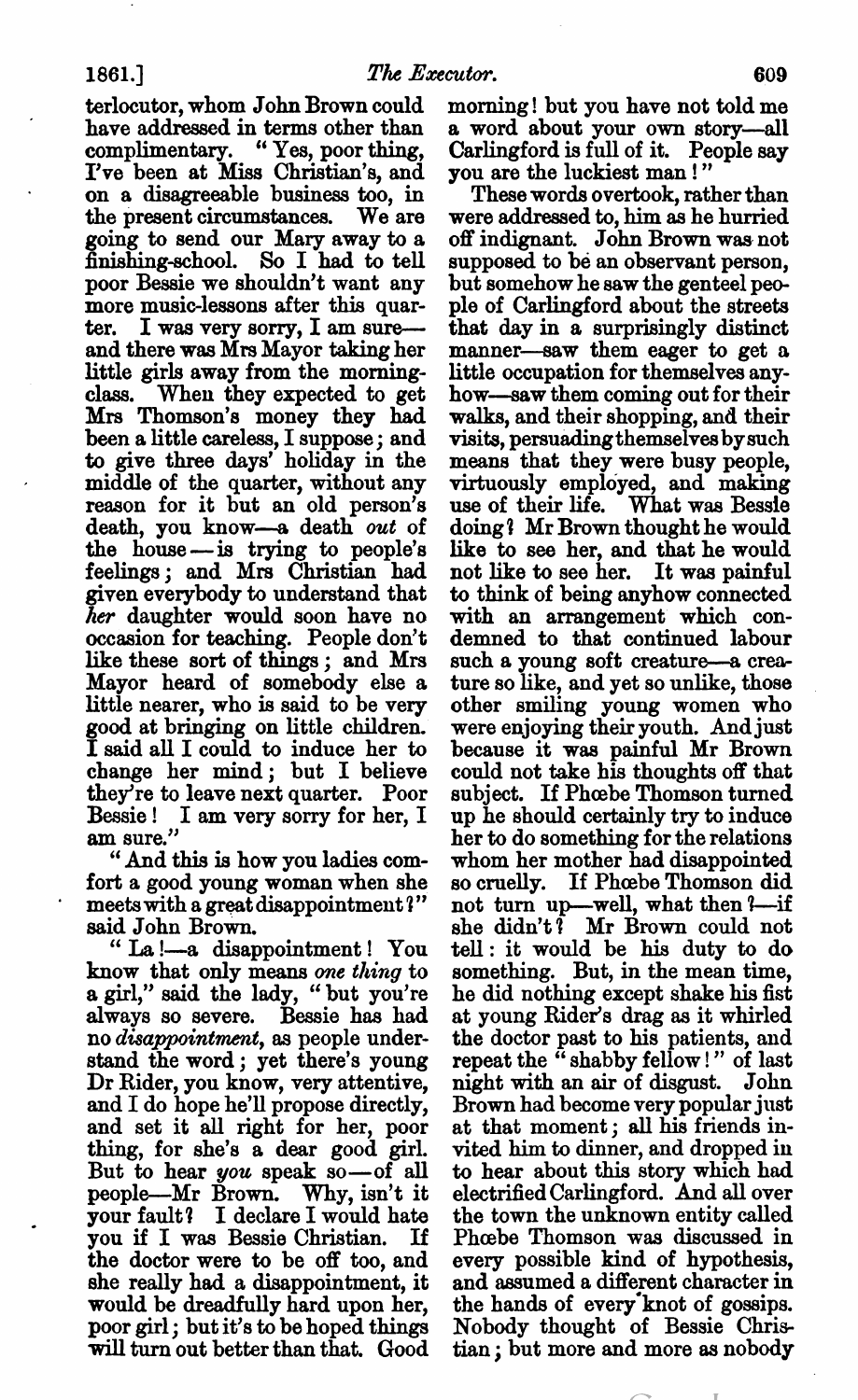thought of her, that light little figure running across the quiet street, and wanting to speak to him, impressed itself like a picture upon the retentive but not very fertile imagina tion of Mrs Thomson's executor. It troubled, and vexed, and irritated, and unsettled him. One little pair

CHAPTER IV.

Mr Brown was well known every where as famous business man not perhaps in that sense so familiar to modern observers, which implies the wildest flights of speculation, and such skilful arts of bookmaking as ruin themselves by their very cleverness. Mr Brown did not allow the grass to grow below his feet his advertisements perpetually led 05 that list of advertisements in the Times which convey so many skeleton romances to a curious public. All over the country people began to entertain guesses about that Phœbe Thomson who was to hear something so much to her own advantage; and Phoebe Thomsons answered to the call through all the breadth of the three kingdoms. Mr Brown had detective officer in his pay for the whole year. He made journeys himself, and sent this secret agent on innumerable journeys. He discovered the regi ment, detachment of which had been stationed at the Isle of Man during the year 1808; he went to the island; he left no means un tried of finding out this hypothetical person. Nearer at home, Mr Brown had made short work of Nancy, who, too deeply mortified by the failure of her hopes to remain in Carling ford, had returned to her native place with a moderate pension, her own savings, and her mistress's old clothes, not so badly satisfied on the whole, but still a defeated woman. While poor Mrs Christian, compelled by sore dint of time and trouble to give up her forlorn hope of getting justice done her, and re claiming the wealth that had been so nearly hers from the hands of

of willing hands—one little active cheerful soul—and all the burden of labour, and patience, and dread monotony of life that God had al lotted to that pretty creature ; how it could be, and nobody step in to prevent it, was a standing marvel to John Brown.

Mr Brown, was half reconciled to him by his summary dealings with her special enemy. A whole year had passed, and other things had happened at Carlingford. Every body now did not talk of Mrs Thomson's extraordinary will, and John Brown's wonderful chance of coming into twenty thousand pounds. People had even given over noting that the young doctor had thought better of that foolish fancy of his for Bessie Christian. All the persons in this little drama had relapsed into the shade. It was a very heavy shadow so far as Grove Street was concerned. The little pupils had fallen off, collected again, fallen off once more. If the cheerful glimmer of firelight had never failed in the sick-room—if the helpless old father, sitting in that calm of infirmity and age, making comments which would have irritated his careful attendants beyond bearing if they had not been used to them, never missed anything'of his usual comforts—no body knew at what cost these com forts were bought. But there did come a crisis in which patience and courage, and the steadfast soul which had carried the young bread winner through the drear monotony of that year, failed her at last. Her mother, who was of a different temper from Bessie, and had gone through a thousand despairs and revivals before the young creature at her side began to droop, saw that the time had come when every thing was at stake; and, more reluctantly and slowly, Bessie herself came to see it. She could not set her back against the wall of that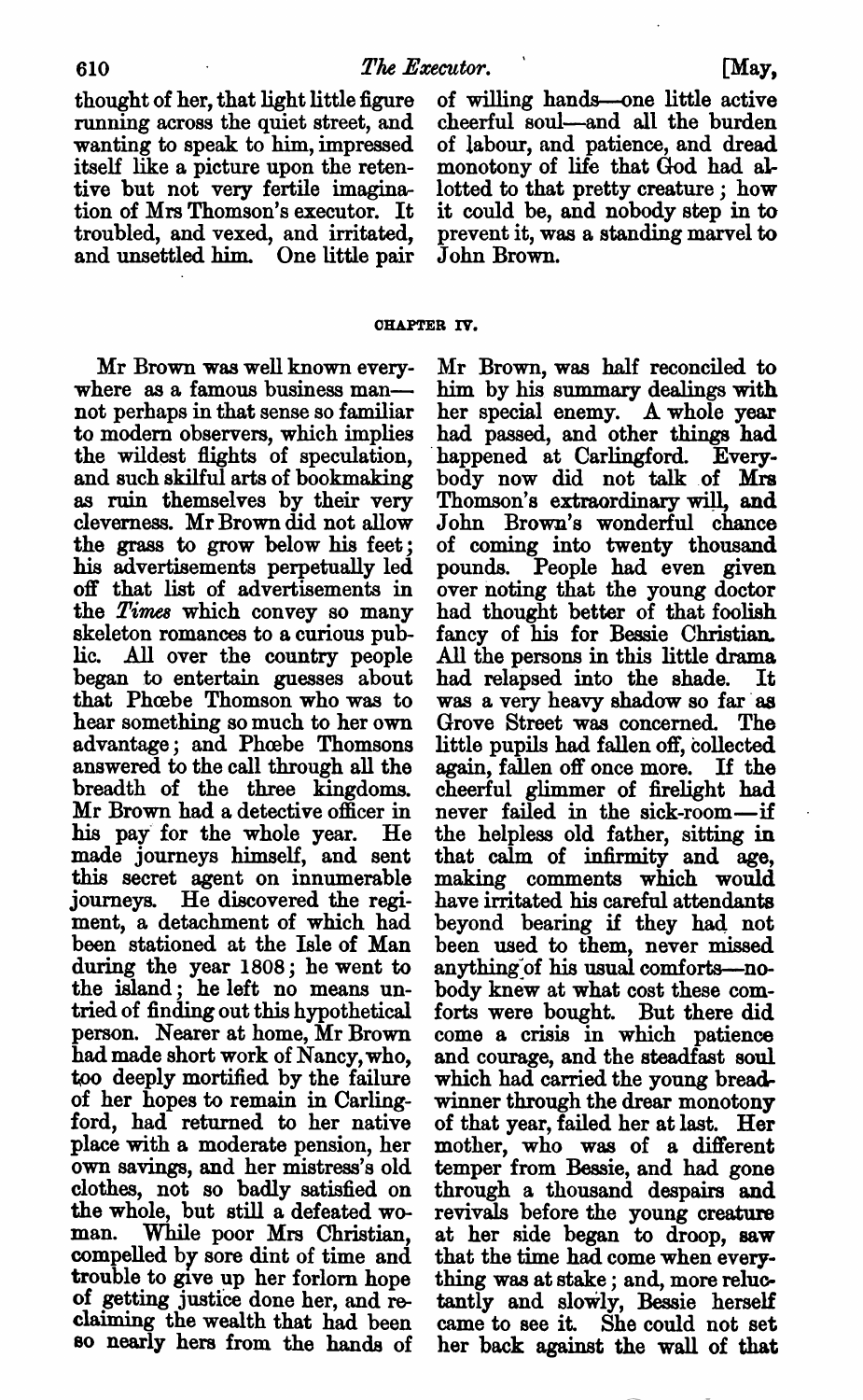little house of theirs and meet every assailant; she could not tide it out in heroic silence, and abstinence alike from comfort and complaint. "That was her natural impulse; and the victory, if slow, would have been certain: so Bessie thought at least. But want was at the door, and they could not afford to wait; something else must be attempted. Bessie must go out into the market place and seek new masters—there was no longer work for her here.

This was howthe scene was shifted in the following conclusive act.

John Brown, travelling, and fum ing and aggravating himself much over the loss of his time and the distraction of his thoughts, was in London that day—a May-day, when everybody was in London. He had seen his detective, and no further intelligence had been obtained. Phoebe Thomson was as far off as ever—farther off; for now that all these efforts had been made, it was clear that either she must be dead or in some quarter of the world im pervious to newspaper advertise ments and detective officers. Mr Brown bore the disappointment with a very good grace. He felt contented now to slacken his ef forts; he even felt as if he him self were already the possessor of old Mrs Thomson's twentythousand pounds. As he went leisurely through the streets, he paused before one of those "Scholastic Agency" offices which abound in the civil ised end of London. It was in the ground-floor of a great faded, sombre house, in a street near St James's Park—a place of aching interest to some people in that pal pitating world of human interests. It occurred to Mr Brown to go in and see if there were any lists to be looked over. Phoebe Thomson might have a daughter who might be a governess. It was an absurd idea enough, and he knew it to be so; nevertheless he swung open the green baize door.

Inside, before the desk, stood little figure which he knew well, still in that black dress which she had worn when she ran across Grove Street and wanted to speak to him; with a curl of the light hair, which looked so fair and full of colour on her black shawl, escaped from under her bonnet, talking softly and eagerly to the clerk. Was there no other place he could send her to'l She had come up from the country, and was so very reluctant to go down without hear ing of something. The man shook his head, and read over to her several entries in his book. Bessie turned round speechless towards the door. Seeing some one standing there, she lifted her eyes full upon John Brown. Troubled and yet steady, full of tears yet clear and seeing clear, shining blue like the skies, with a great patience, these eyes encountered the unexpected familiar face. If. she felt. an addi tional pang in seeing him, or if any grudge against the supplanter of her family trembled in Bessie's heart, it made no sign upon her face. She said "good morning" cheerfully as she went past him, and only quick ened her pace a little to get out of sight. She did not take any notice of the rapid step after her; the step which could have made up to her in two paces, but did not, restrained by an irresolute will. Probably she knew whose step it was, and inter preted rightly, to some superficial degree, the feelings of John Brown. She thought he was good-hearted man—she thought he was sorry to know or guess the straits which Bessie thanked heaven nobody in this world did fully know —she thought, by-and-by, shy of intruding upon her, that step would drop off, and she would hear it no more. But it was not so to be.

"Miss Christian, I want to speak to you," said John Brown.

She turned towards him directly without any pretence of surprise; and with a smile, the best she could muster, waited to hear what it was.

"We are both walking the same way," said Mr Brown.

In spite of herself amazement woke upon Bessie's face. "That is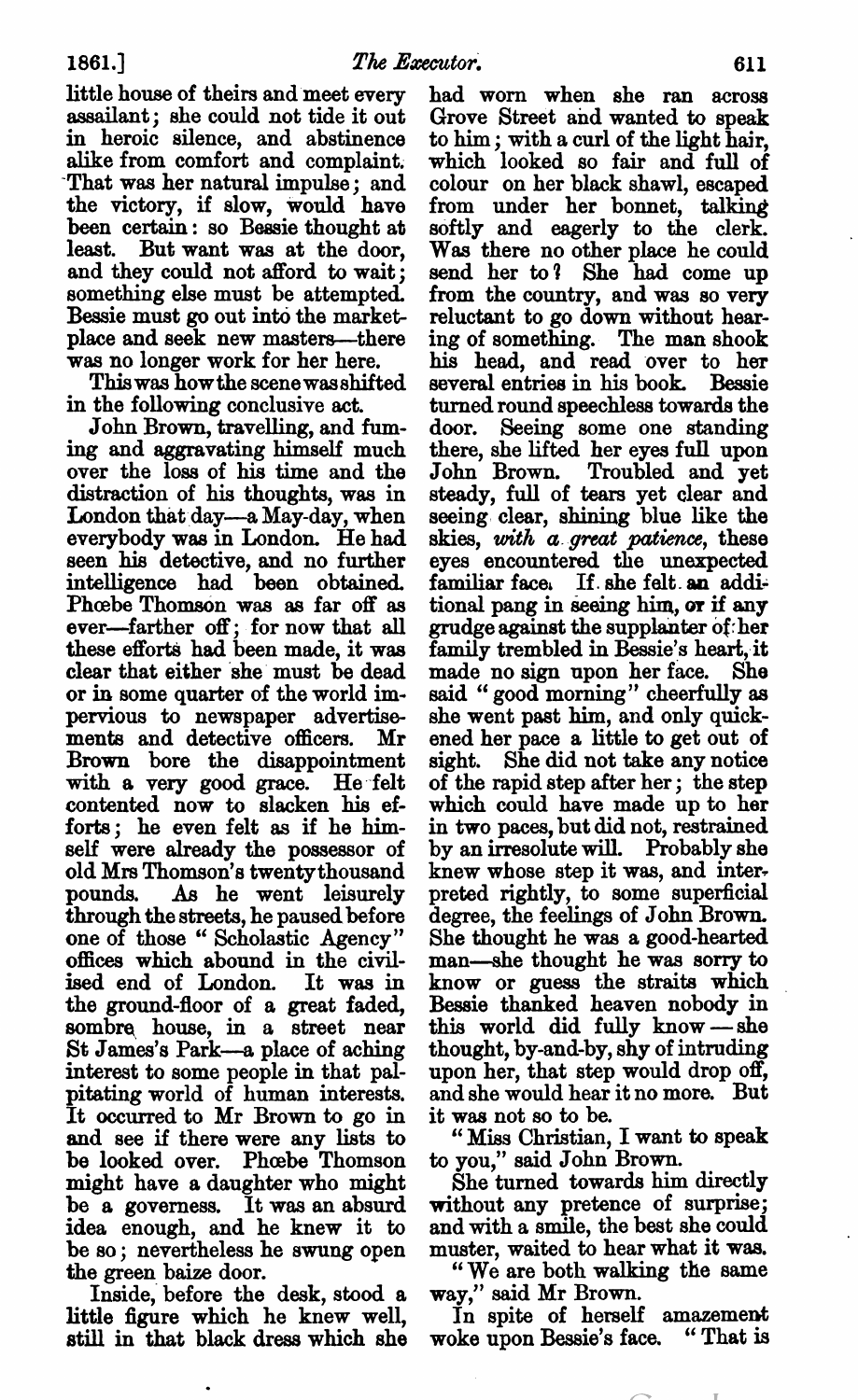true: but was that all you had to say ?" said Bessie, with the smiles kindling all her dimples. The dimples had only been hidden by fatigue, and hardship, and toil. They were all there.

"No, not quite. Were you looking for employment in that office? and why are you seeking employ ment here?" said the attorney, looking anxiously down upon her.

"Because there's a great many of us in Carlingford," said Bessie, stead ily; "there are half as many governesses as there are children. thought might perhaps get on

better here."<br>"In London! Do you think there are fewer governesses here 'l" said Mr Brown, going on with his questions, and meanwhile studying very closely his little companion's face; not rudely. To be sure it was a very honest direct investigation, but there was not a thought of rudeness or disrespect either in the eyes that made it or the heart.

"I daresay it's as had every where," said Bessie, with a little sigh: "but when one cannot get work in one place, one naturally turns to another. I had an appointment to-day to come up to see lady; but I was not the proper person. Perhaps I shall have to stay at home after all."

"Have you any grudge at me?" said Mr Brown.

Bessie looked up open-eyed and wondering. "Grudge? at you?<br>How could I? I daresay," said Bessie, with a sigh and a smile, "mamma had, a year ago; but not me. The times I have spoken to you, Mr Brown, you have always been kind to me.

"Have I'" said the lawyer. He gave her a strange look, and stopped short, as if his utterance was some how impeded. Kind to her! He remembered that time in Grove Street, and could have scourged himself at the recollection. Bessie had taken him entirely aback by her simple expression. He could have sobbed under that sudden touch. To see her walking beside him,

cheerful, steadfast, without a complaint—a creature separated from the world, from youth and pleasure, and mere comfort even—enduring hardness, for all her soft childlike dimples and unaffected smiles—his composure was entirely overcome. He was going to do something very foolish. He gasped, and gave himself up.

"If you don't bear me a grudge, come over into the Park here, where we can hear ourselves speak. want to speak to you," said Mr Brown.

She turned into the Park with him quite simply, as she did every\_ thing without any pretence of won der or embarrassment. There he walked a long time by her side in silence, she waiting for what he had to say, he at the most overwhelming loss how to say it. The next thing he said was to ask her to sit down in a shady quiet corner, where there was an unoccupied seat. She was very much fatigued. It was too bad of him to bring her out of her way.

"But it is so noisy in the street," said Mr Brown. Then, with a pause after this unquestionable truism, I've been thinking about you this very long time."

Bessie looked up quickly with great amazement; thinking of her She was wiser when she cast her eyes down again. Mr Brown had. not the smallest conception that he had explained himself without say ing a syllable, but he had, notwithstanding, leaving Bessie thunder struck, yet with a moment's time to deliberate. While he went on with his embarrassed slow expressions, fancying that he was gradually con veying to her mind what he meant, Bessie, in a dreadful silent flutter and agitation, was revolving the whole matter, and asking herself what she was to answer. She had ten full minutes for this before he came to the point, and before, ac cording to his idea, the truth burst upon her. But it is doubtful whether that ten minutes' prepara tion was any advantage to Bessie. It destroyed the unconsciousness,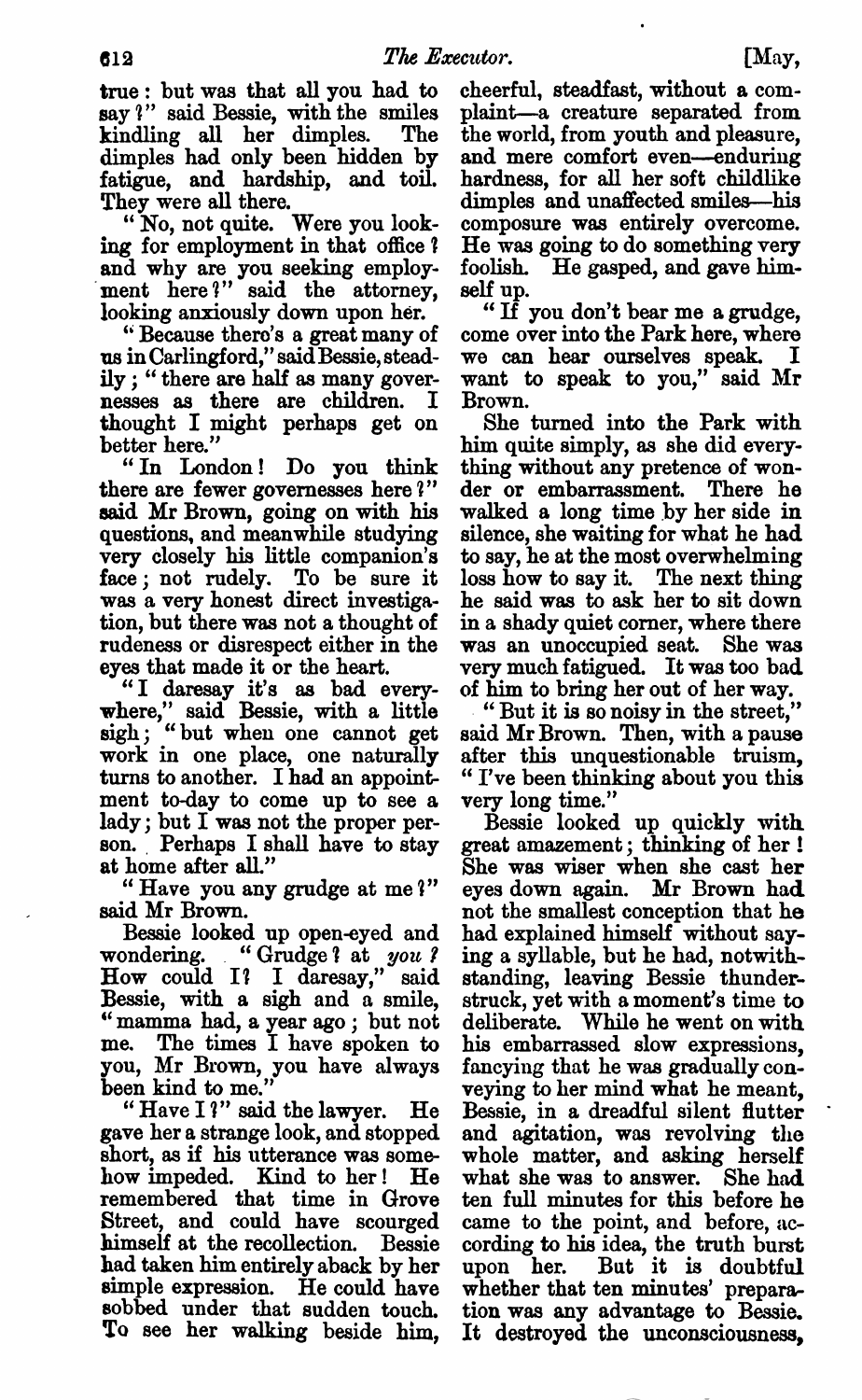which was her greatest charm; it made an end of her straightforward ness; worst of all, it left her silent. She gave a terrified glance up at him when it actually happened. There he stood full in the light, with all his awkwardnesses more clearly revealed than usual ; six-andforty, abrupt, almost eccentric; telling that story very plainly, without compliment or passion; would she have him? He was content that she should think it over—he was con tent to wait for her answer : but if it was to be no, let her say it out.

Strange to say, that word which she was exhorted to say out did not come to Bessie's lips. Perhaps be cause she trembled great deal, and really lost her self-possession, and for the moment did not know what she was about. But even in her agitation she did not think of say ing it. Mr Brown, when he had his say out, marched up and down the path before her, and did not interrupt her deliberations. An other dreadful ten minutes passed over Bessie. The more she thought it over the more bewildered she be came as to what she was to say.

Please would you walk with me to the railway," were the words that came from Bessie's lips at last. She rose up trembling and faint, and with a kind of instinct took Mr Brown's arm. He, on his part, did not say anything to her. His agi tation melted away into a subdued silent tenderness which did not need any expression. He took her back into the streets, all along that tiresome way. He suffered that tiresome way. He suffered<br>the noise to surround and abstract her without any interruption which would make her conscious of his presence. It was a strange walk for both. To have called them lovers would have been absurd—to have supposed that here was a marriage of convenience about to be ar ranged would have been more ridi culous still. What was it? Bessie went along the street in a kind of cloud, aware of nothing very clearly feeling somehow that she leant upon somebody, and that it was somebody

upon whom she had a right to lean. They reached the railway thus, without any further explanation. Mr Brown put the trembling girl into carriage, and did not go with her. The Carlingford attorney had turned into a paladin. Was it possible that his outer man itself had smoothed out and expanded too ?

"I am not going with you," he said, grasping her hand closely. "I won't embarrass or distress you, Bessie; but recollect you have not said no; and when I come to Grove Street to-morrow, I'll hope to hear you say yes. I'll let you off," said John Brown, grasping the little soft hand so tight and hard that it hurt Bessie. "I'll let you off with liking, if you'll give me that; at my age I don't even venture to say for myself that I'm very much in love."

And with that, the eyes, which had betrayed him before, flashed in Bessie's face a contradiction of her elderly lover's words. Yes! it as tounded himself almost as much as it did Bessie. He would still have flatly contradicted anybody who accused him of that folly; but he went away with an undeniable blush into the London streets, self~ convicted. A year's observation and an hour's talk had resulted in much less philosophical sentiment than Mr Brown was prepared for. He went back to the streets, won dering what she would like in all those wonderful shop-windows. He traced back, step for step, the road they had come together. He was not six-and-forty — six-and-twenty was the true reading. That was May-day of his youth that had come to him, sweet if untimely; amissed May-day, perhaps all the better that it had been kept for him these many tedious years.

And though Bessie cried all the way down to Carlingford, the no she had not said did not occur to her as any remedy for her tears; and, indeed, when she remembered how she had taken Mr Brown's arm, and felt that she had committed herself